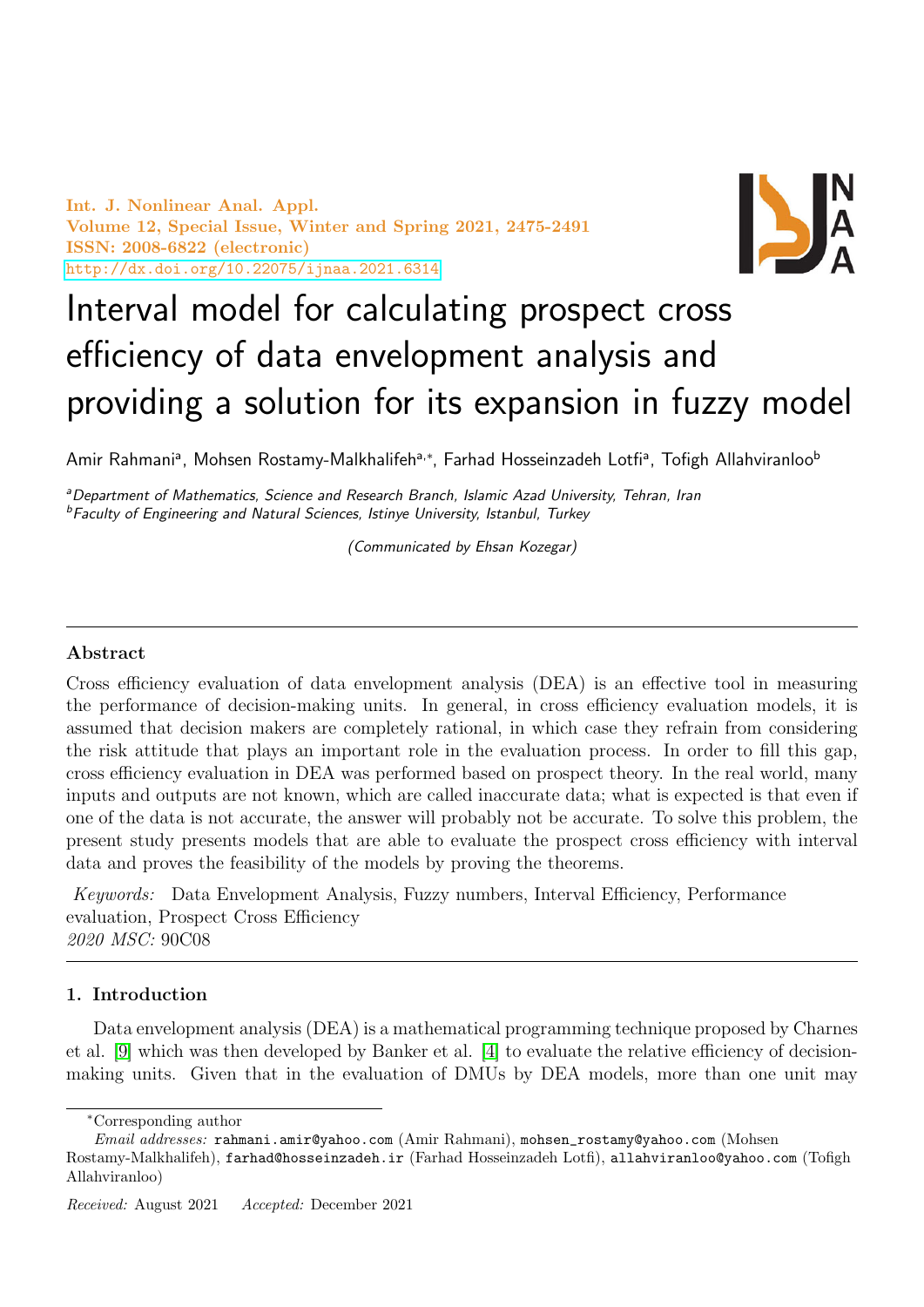be introduced as an efficient unit, numerous ranking models have been proposed by researchers, each with its own strengths and weaknesses. One of the ranking methods is cross efficiency evaluation, which was introduced by Sexton, Silkman, and Hogan [\[28\]](#page-15-2) and has been widely accepted as a tool to distinguish DEA decision-making units. In fact, it is generally used to identify efficient decision-making units from among other units [\[10\]](#page-15-3). Unique ranking of decision-making units [\[12\]](#page-15-4), elimination of unrealistic weight adjustments without any predetermined weight limits [\[3\]](#page-15-5), and effective distinction between strong and weak performances among decision-making units [\[8\]](#page-15-6) are the main advantages of cross efficiency evaluation. Given these advantages, cross efficiency evaluation is used in various programs, such as project ranking, task performance measurement in a cellular production system [\[14\]](#page-15-7), sports ranking [\[31\]](#page-16-0), and supplier selection in government procurement [\[15\]](#page-15-8). Despite the benefits listed, cross efficiency is not always applicable due to non-compliance of optimal weights [\[16\]](#page-15-9). In particular, the probability of having several optimal weights in performance evaluation leads to different sets of multiple efficiency values for each DMU. This may reduce the ability to differentiate cross efficiency evaluation. To solve this problem, Sexton et al. [\[28\]](#page-15-2) and Doyle and Green [\[11\]](#page-15-10) proposed well-known pessimistic and optimistic formulations as secondary goals for selecting a single answer from several optimal weights. The main idea of pessimistic formulation is to obtain an answer by minimizing the cross efficiency of other decision-making units, while keeping the performance of the decision-making unit under evaluation at a predetermined optimal level. In contrast, optimistic formulation maximizes the cross efficiency of other decision-making units, while maintaining the performance of the unit under evaluation. Therefore, based on this idea, many secondary objective models have been proposed for cross efficiency evaluation. For example, Liang et al. [\[22\]](#page-15-11) developed the optimistic and pessimistic models of Doyle and Green [\[11\]](#page-15-10) by introducing different secondary objective models based on deviations from the target output of each decision unit. These models can be used in various practical situations. Wang and Chin [\[31,](#page-16-0) [32,](#page-16-1) [34\]](#page-16-2) then proposed alternative secondary objective models for fixed-scale efficiency by switching efficiency from the ideal point, which was used by Liang et al. [\[22\]](#page-15-11). Similar ideas were presented in Lim [\[33\]](#page-16-3), in which a type of minimum or maximum secondary objective is included in the optimistic and pessimistic formulation of cross efficiency. However, as noted in Wang and Chin [\[31,](#page-16-0) [32,](#page-16-1) [34\]](#page-16-2), an optimistic and pessimistic formulation does not guarantee a lasting result.

In fact, there is agreement that decision-making interactive theories play an important role in the decision-making process [\[5,](#page-15-12) [7,](#page-15-13) [21,](#page-15-14) [29\]](#page-15-15). However, these cross efficiency evaluation models assume that decision makers operate within the framework of the theory of expected utility. However, the theory of expected utility has several unknown effects, including the Allais paradox [\[2\]](#page-15-16) and Ellsberg paradox [\[13\]](#page-15-17). Given the limitations of the theory of expected utility, Kahneman and Tversky [\[18\]](#page-15-18) proposed the prospect theory that could take into account the irrational theories of risky decision makers. The prospect theory has three main conclusions: 1) decision makers show a risk-averse tendency for profit and a risky tendency for loss; 2) decision makers usually perceive profit and loss according to a reference point, and 3) decision makers are more sensitive to loss than profit. Since the prospect theory is largely consistent with real human behavior, the decision-making method based on prospect theory has recently become the focus of research  $[6, 7, 17, 19, 20, 25, 27, 30, 33, 35]$  $[6, 7, 17, 19, 20, 25, 27, 30, 33, 35]$  $[6, 7, 17, 19, 20, 25, 27, 30, 33, 35]$  $[6, 7, 17, 19, 20, 25, 27, 30, 33, 35]$  $[6, 7, 17, 19, 20, 25, 27, 30, 33, 35]$  $[6, 7, 17, 19, 20, 25, 27, 30, 33, 35]$  $[6, 7, 17, 19, 20, 25, 27, 30, 33, 35]$  $[6, 7, 17, 19, 20, 25, 27, 30, 33, 35]$  $[6, 7, 17, 19, 20, 25, 27, 30, 33, 35]$  $[6, 7, 17, 19, 20, 25, 27, 30, 33, 35]$ .

Moreover, given the world in which we live, most things that seem true are "relatively" true, and there are degrees of "uncertainty" about the accuracy of real phenomena. In other words, the real phenomena are not only black or white, but also somewhat "gray". As a result, real phenomena are always fuzzy and inaccurate, so fuzzy logic has been invented and widely used.

The theory of fuzzy sets was first proposed in 1965 by Professor Lotfi Askarzadeh, an Iranian scientist and professor at Berkeley University in the United States. Since its introduction, this theory has been greatly expanded and deepened and has found various applications in various fields. One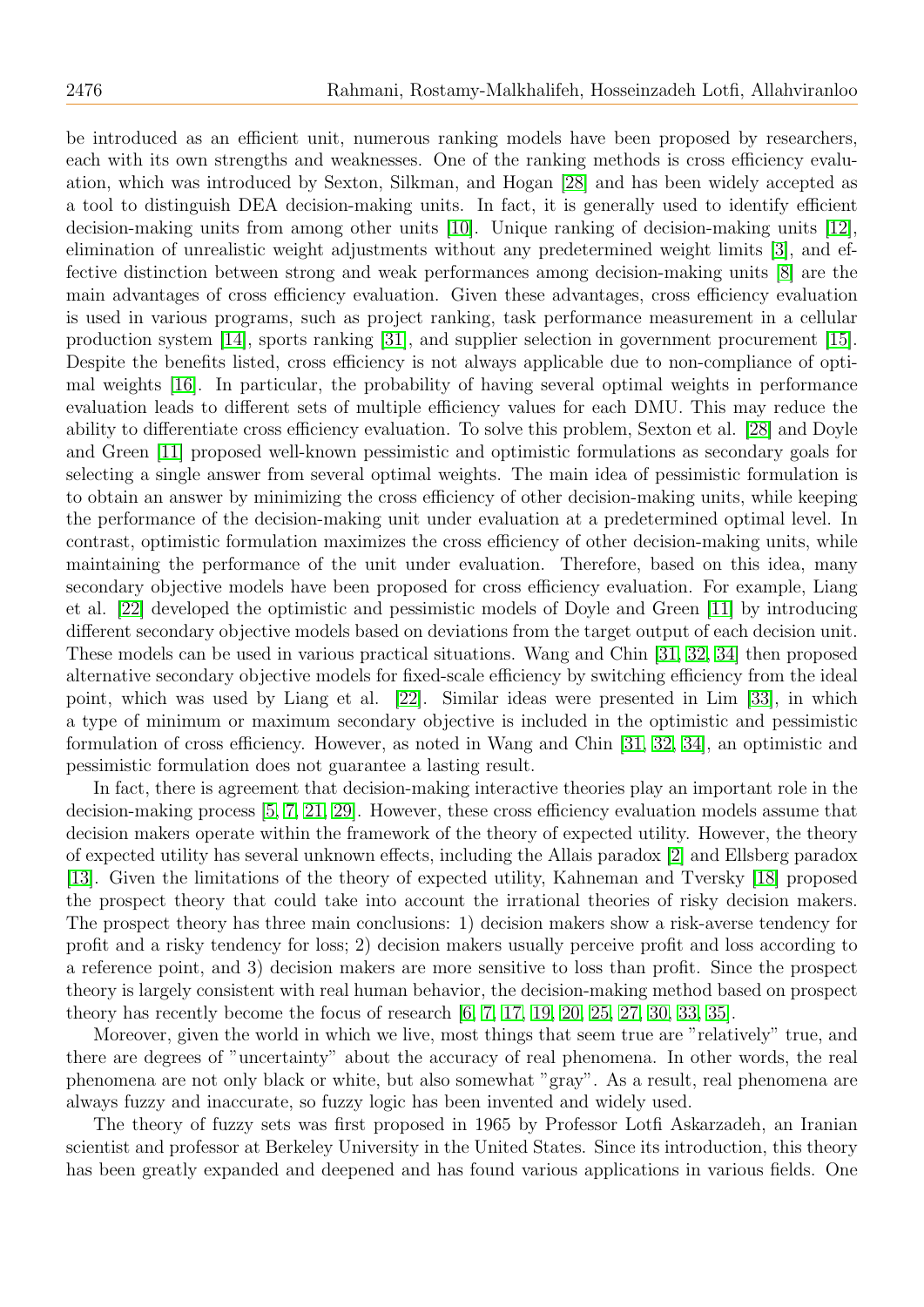of the important steps in modeling of fuzzy concepts is performing defuzzification operations [\[26\]](#page-15-25). Its various applications in ranking include Malmquist and other applications of DEA, which is the focus of a large volume of research. In the real world, many inputs and outputs are not known, including periodic, sequential, probabilistic, qualitative and other data that are called inaccurate data. What is expected is that if even one of the data is not accurate, the answer will probably not be accurate. To solve this problem, this paper presents models that are able to evaluate the prospect cross efficiency with interval data.

In the second part, a definition of prospect cross efficiency is provided. In the third part, the definition and some theorems are given in relation to the interval model. The fourth section includes a practical example in relation to the proposed model and the proposed method for ranking decisionmaking units, and finally, its conclusions are discussed.

#### 2. Prospect cross efficiency

In DEA model, the cross efficiency evaluation is done in two stages, which include self-evaluation and congener evaluation. This method calculates the overall performance of each decision-making unit by considering its own weights as well as the weights of all other decision-making units. Since the prospect theory is presented as a descriptive theory for the decision-making behavior of a person at risk, it is considered as one of the most effective behavioral decision-making theories and includes the following important principles [\[18\]](#page-15-18).

- 1. Obedience to the reference: The decision maker usually receives the results in the form of gain or loss in relation to a reference point. Thus, the prospect value curve of a decision maker is divided by the reference point into two parts of the gain and loss range.
- 2. Loss-aversion: The decision maker is more sensitive to loss than to gain [\[1\]](#page-14-0). In this case, the loss prospect value curve is steeper than the gain range.
- 3. Sensitivity reduction: The decision maker shows a risk-averse desire for gain and a risk-taking desire for loss. Correspondingly, the prospect value curve is concave in the gain range and convex in the loss range.

The meaning of the above three principles can be described by an S-shaped symmetric value curve [\[24\]](#page-15-26). The value function of this curve (prospect value function) is described as follows:

$$
v(\Delta z) = \begin{cases} (\Delta z)^{\alpha}, \ \Delta z \ge 0\\ -\theta(-\Delta z)^{\beta}, \ \Delta z < 0 \end{cases}
$$

Where,  $\Delta z = z - z_0$  is used to measure the value of the deviation of z from the reference point z<sub>0</sub>. If  $(\Delta z \geq 0)$ , then we will gain, otherwise we will lose  $(\Delta z < 0)$ . The parameters  $\alpha$  and  $\beta$ represent the change in the direction of the value function in the gain and loss area, respectively, where  $0 < \alpha < 1$  and  $0 < \beta < 1$ . The variable  $\theta$  is the loss-aversion coefficient and  $\theta > 1$  indicates that the value function has a greater slope in the loss area than in the gain area.

In fact, the prospect theory shows that decision makers reflect their sensitivity to the status of the results in relation to the status quo (reference point). This means that they reflect whether the results are better or worse than the current situation.

The reference point can be considered 1: zero point, 2: average value, 3: median value, 4: worst value, and 5: best value. Liu et al. [\[24\]](#page-15-26) used the worst and best values to obtain a cross efficiency evaluation matrix based on prospect theory, which is further explained in the next section.

From the decision makers' point of view, the worst DMU usually consumes the most input but produces the least output, and the best DMU gets the most output using the least possible input.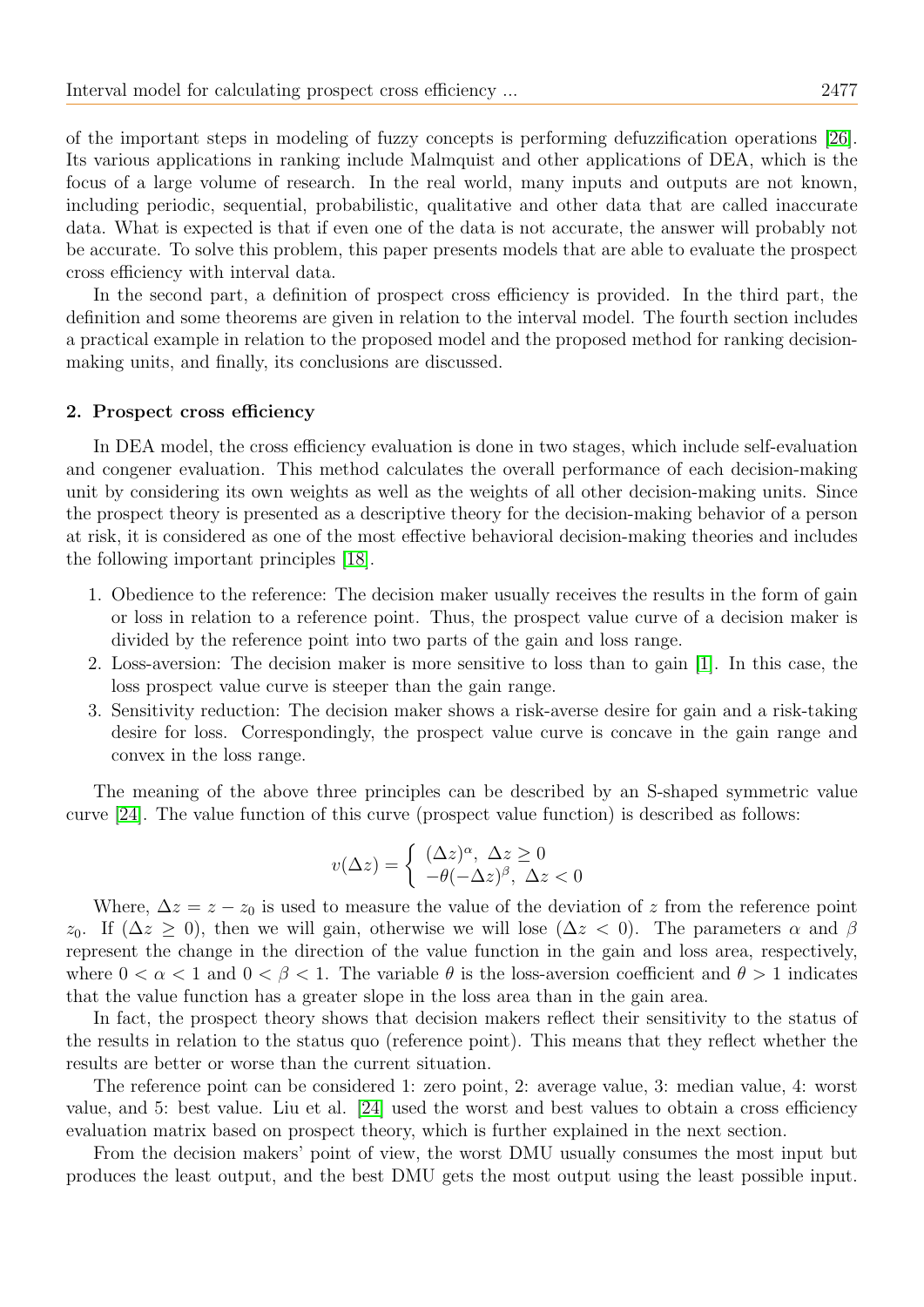According to the prospect theory, a DMU is considered a gain if a DMU is higher than the worst DMU, and a loss if a DMU is below the best DMU.

For further discussion, consider  $n$  decision-making units, each of which uses m inputs to generate s outputs. Whenever the set of decision-making units is indexed as  $N = \{1, 2, ..., n\}$ , the set of input values as  $M = \{1, 2, ..., m\}$ , and the set of output values as  $S = \{1, 2, ..., s\}$ ,  $x_{ik}$  and  $y_{rk}(r \in S, k \in \mathbb{Z})$  $N, i \in m$ ) indicate the inputs and outputs of  $DMU_k$ , respectively. Based on the above analysis, the prospect values are defined as follows.

Definition 2.1. If the decision-making reference point is the worst DMU, then the gain value of the prospect corresponding to the i<sup>th</sup> input and  $r^{th}$  output of  $DMU_k$  is defined as follows:

$$
V_{I_{ik}}^{+} = (x_i^{-} - x_{ik})^{\alpha}, \ V_{O_{rk}}^{+} = (y_{rk} - y_r^{-})^{\alpha}
$$
\n(2.1)

Where,  $x_i^- = \max_k \{x_{ik}\}\$ and  $y_r^- = \min_k \{y_{rk}\}\$ are the worst value of the I<sup>th</sup> input and the worst value of the  $r^{th}$  output of all DMUs, respectively.

Definition 2.2. If the decision-making reference point is the best DMU, then the loss value of the prospect corresponding to the i<sup>th</sup> input and  $r^{th}$  output of  $DMU_k$  is defined as follows:

$$
V_{I_{ik}}^{-} = -\theta (x_{ik} - x_{i}^{+})^{\beta}, \ V_{O_{rk}}^{-} = -\theta (y_{r}^{+} - y_{rk})^{\beta}, \qquad (2.2)
$$

Where,  $x_i^+ = \min_k \{x_{ik}\}\$ and  $y_r^+ = \max_k \{y_{rk}\}\$ are the best value of the i<sup>th</sup> input and the best value of the  $r^{th}$  output of all  $DMU_s$ , respectively.

From the decision maker's point of view, he/she always chooses a unique set of input and output weights to maximize  $DMU_k$  gain as much as possible, as shown below:

$$
\max \sum_{r=1}^{s} u_{rk} V_{O_{rk}}^{+} + \sum_{i=1}^{m} v_{ik} V_{I_{ik}}^{+}
$$
\n(2.3)

Therefore, the gain model for cross efficiency evaluation can be constructed as follows:

<span id="page-3-0"></span>
$$
\max \sum_{r=1}^{s} u_{rk} (y_{rk} - y_r^{-})^{\alpha} + \sum_{i=1}^{m} v_{ik} (x_i^{-} - x_{ik})^{\alpha}
$$
\n
$$
s.t. \sum_{r=1}^{s} u_{rk} y_{rj} - \sum_{i=1}^{m} v_{ik} x_{ij} \le 0, \ j \in N,
$$
\n
$$
\sum v_{ik} x_{ik} = 1,
$$
\n
$$
\sum_{r=1}^{s} u_{rk} y_{rk} = E_{kk}^{*},
$$
\n
$$
u_{rk}, v_{ik} \ge 0, \ r \in s, \ i \in M.
$$
\n(2.4)

Where,  $E_{kk}^* = \sum_{r=1}^s u_{rk}^* y_{rk}$  is known as CCR efficiency of  $DMU_k$ , which represents the optimal relative efficiency of  $DMU_k$  through self-assessment. If  $E_{kk}^* = 1$  and all optimal weights of  $u_{rk}^*$  and  $v_{ik}^*$  are positive, then  $DMU_k$  is efficient. Otherwise it is inefficient.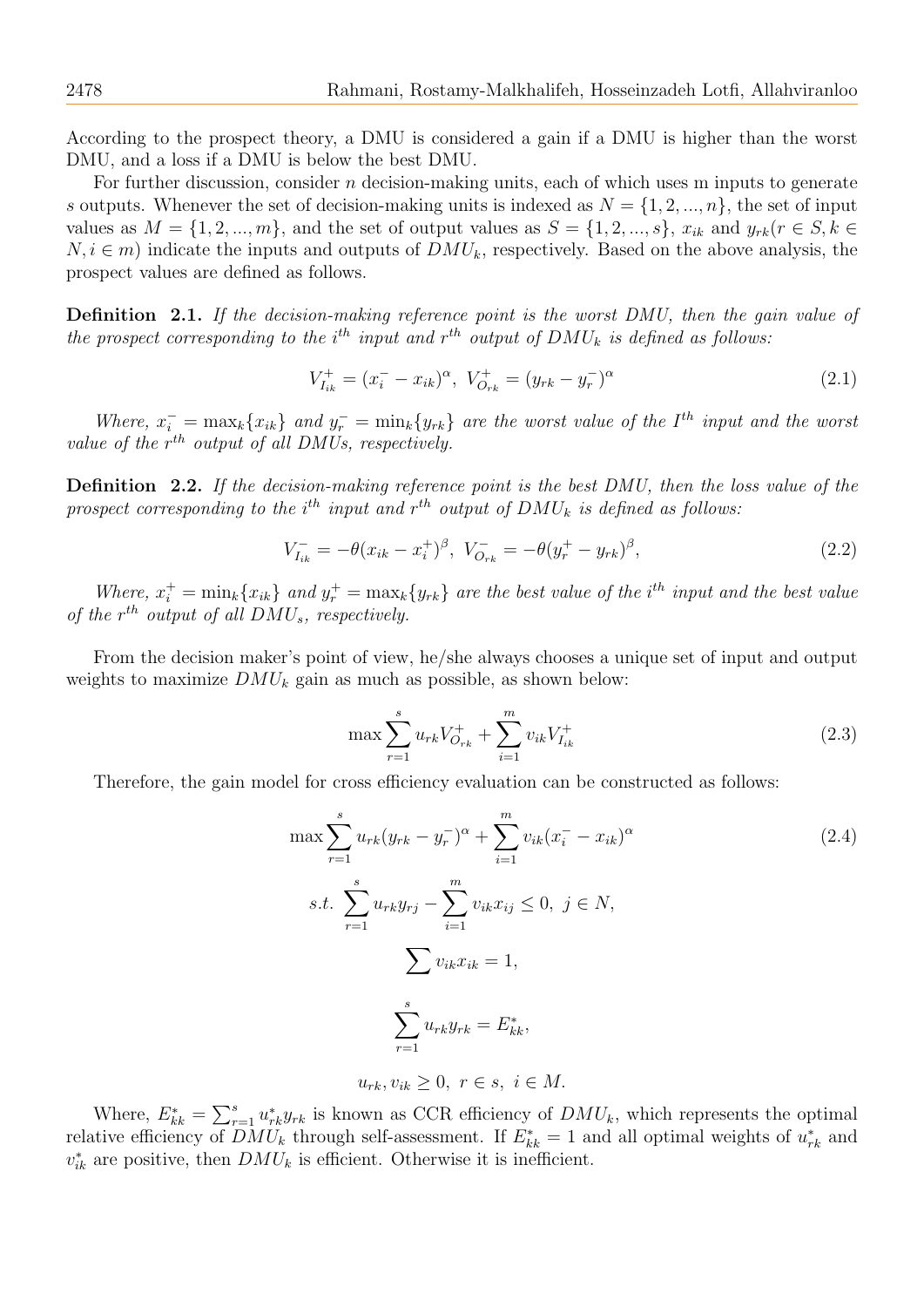In general, the decision maker always selects a single set of input and output weights to minimize  $DMU_k$  losses as follows:

$$
\min \sum_{r=1}^{s} u_{rk} V_{O_{rk}}^- + \sum_{i=1}^{m} v_{ik} V_{I_{ik}}^- \tag{2.5}
$$

Subsequently, the loss model of cross efficiency evaluation can be defined as follows:

<span id="page-4-0"></span>
$$
\min \sum_{r=1}^{s} u_{rk} \theta (y_r^+ - y_{rk})^{\beta} + \sum_{i=1}^{m} v_{ik} \theta (x_{ik} - x_i^+)^{\beta}
$$
\n
$$
s.t. \sum_{r=1}^{s} u_{rk} y_{rj} - \sum_{i=1}^{m} v_{ik} x_{ij} \le 0, \ j \in N,
$$
\n
$$
\sum v_{ik} x_{ik} = 1,
$$
\n
$$
\sum_{r=1}^{s} u_{rk} y_{rk} = E_{kk}^*,
$$
\n
$$
u_{rk}, v_{ik} \ge 0, \ r \in s, \ i \in M.
$$
\n(2.6)

Gaining more profit or avoiding more loss, i.e. maximum utility, is achieved when the decisionmaker's perspective is considered, so by combining the gain model [\(2.4\)](#page-3-0) and the loss model [\(2.6\)](#page-4-0), a new model for cross efficiency evaluation is constructed as follows:

$$
\max \lambda (\sum_{r=1}^{s} u_{rk} (y_{rk} - y_r^{-})^{\alpha} + \sum_{i=1}^{m} v_{ik} (x_i^{-} - x_{ik})^{\alpha}) - (1 - \lambda) (\sum_{r=1}^{s} u_{rk} \theta (y_r^{+} - y_{rk})^{\beta} + \sum_{i=1}^{m} v_{ik} \theta (x_{ik} - x_i^{+})^{\beta})
$$
(2.7)  
s.t. 
$$
\sum_{r=1}^{s} u_{rk} y_{rj} - \sum_{i=1}^{m} v_{ik} x_{ij} \leq 0, \ j \in N,
$$

$$
\sum v_{ik} x_{ik} = 1,
$$

$$
\sum_{r=1}^{s} u_{rk} y_{rk} = E_{kk}^{*},
$$

$$
u_{rk}, v_{ik} \geq 0, \ r \in s, \ i \in M.
$$

Which is called the prospect cross efficiency (PCE) model, and  $\lambda$  represents the relative importance of profit to loss and applies to  $0 \leq \lambda \leq 1$ .

In this optimization model, different  $\lambda$  values can be used as an indicator of diverse decisionmaking attitudes. For example, if  $0 \leq \lambda \leq 0.5$ , then the decision maker will focus more on losses than gains. If  $\lambda = 0.5$ , then the profit and loss factors are equally important to the decision maker. If  $0.5 \leq \lambda \leq 1$ , then the decision maker will focus his attention on profitable tendencies. During the decision-making process, the decision-maker can choose the appropriate  $\lambda$  according to his desires.

Also, the parameter  $\alpha$  shows the degree of concavity of the value function in the gain area, and the large value of  $\alpha$  indicates the steep slope of the gain curve; in such a case, the decision-maker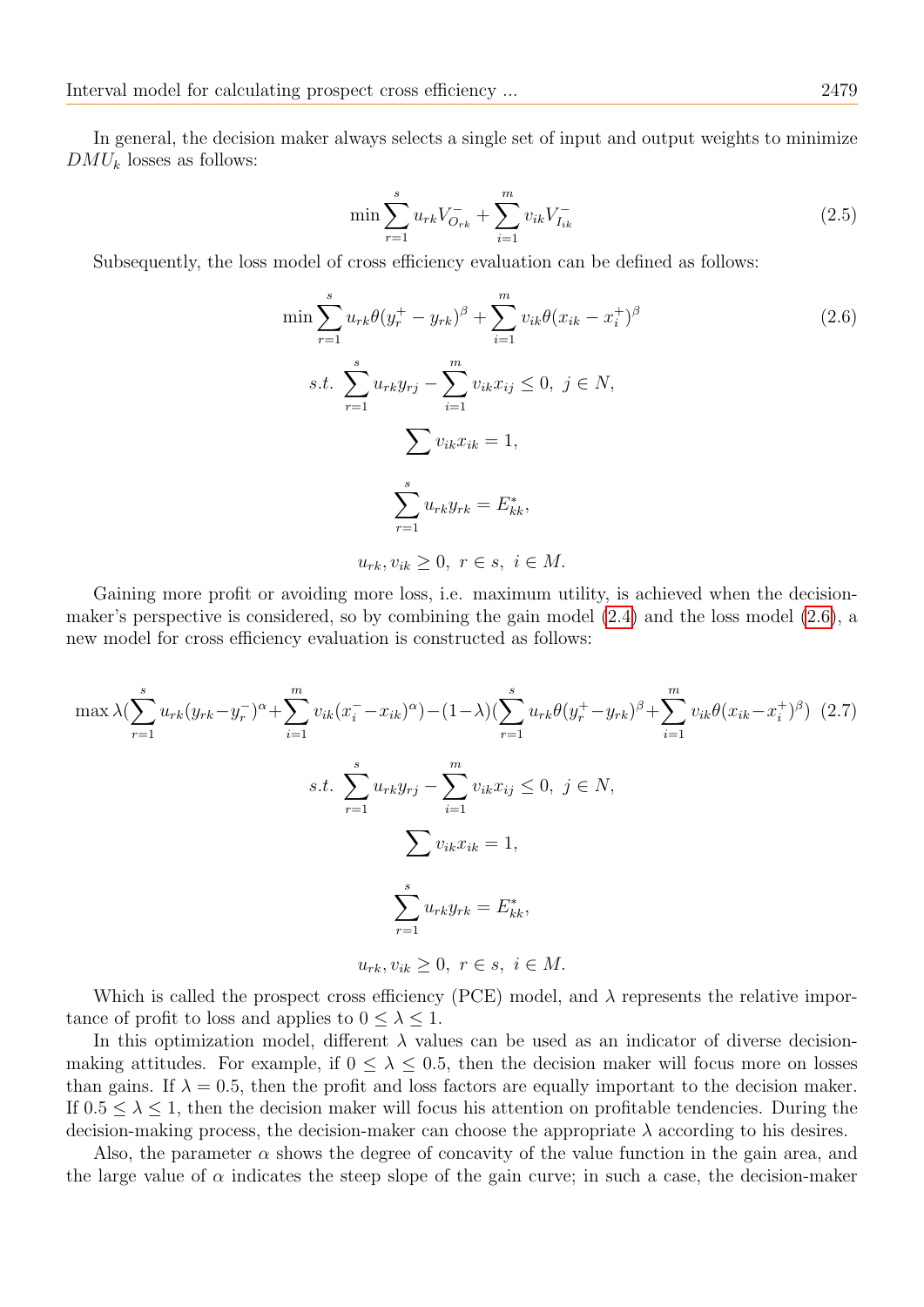tends to take risks. Thus, with a value of  $\alpha$  tending to zero, the decision-maker's risk attitude is significantly risk-averted in the risk assessment process. Conversely, the parameter  $\beta$  indicates the degree of convexity of the value function in the loss region, in which case the decision maker becomes sensitive to losses and significantly conservative. Therefore, with a value of  $\beta$  that tends to zero, the decision maker becomes risk-taker in the evaluation process.

#### 3. PCE interval model

The models considered so far all assume that the data of each DMU is definite, but this assumption is not always true; in the real world many inputs and outputs are not definite.

As a result, here, based on models [\(2.4\)](#page-3-0) and [\(2.6\)](#page-4-0), which are the gain and loss models, respectively, as well as their combined model, which were discussed in the second section, we present interval models that are able to calculate PCE in the interval form.

Assume that the number of  $DMU_s$  in question is n, each consuming m distinct inputs to produce s distinct outputs. Here inputs and outputs are considered as intervals. It is necessary to assume on the basis that in practice there are many cases in which decision makers cannot determine the amount of inputs and outputs decisively and accurately. In other words, if  $x_{ij}^L$  and  $x_{ij}^U$  are the lower and upper bounds for the input i of  $DMU_j$ , respectively, there will be  $\tilde{x}_{ij} \in [x_{ij}^L, x_{ij}^U]$ . If  $y_{ij}^L$  and  $y_{ij}^U$ are the lower and upper bounds for the  $r^{th}$  output of  $DMU_j$ , respectively, we will have  $\tilde{y}_{ij} \in [y_{ij}^L, y_{ij}^U]$ . Note that we always have:  $x_{ij}^L \leq x_{ij}^U$  and  $y_{ij}^L \leq y_{ij}^U$  and if  $x_{ij}^L = x_{ij}^U$ , the result is that the *i*<sup>th</sup> input of  $DMU_j$  has a certain value. To evaluate  $DMU_k$  with interval data, the CCR model can be written as follows:

$$
E_{kk} = \max \sum_{r=1}^{s} u_r \tilde{y}_{rk}
$$
\n
$$
s.t. \sum_{i=1}^{m} v_i \tilde{x}_{ik} = 1,
$$
\n
$$
-\sum_{i=1}^{m} v_i \tilde{x}_{ij} + \sum_{r=1}^{s} u_r \tilde{y}_{rj} \le 0, \quad j = 1, ..., n,
$$
\n
$$
u_r \ge 0 \qquad r = 1, ..., s,
$$
\n
$$
v_i \ge 0 \qquad i = 1, ..., m.
$$
\n(3.1)

Since the input and output values of the above model are interval, the value of the objective function, which is the relative efficiency, is interval that is obtained as follows.

Suppose the values of inputs and outputs for each DMU are in a certain interval. To evaluate  $DMU_k$  with interval data, we will have:

$$
E_{kk}^{u} = \max \sum_{r=1}^{s} u_r y_{rk}^{u}
$$
  
s.t. 
$$
\sum_{i=1}^{m} v_i x_{ik}^{l} = 1,
$$
 (3.2)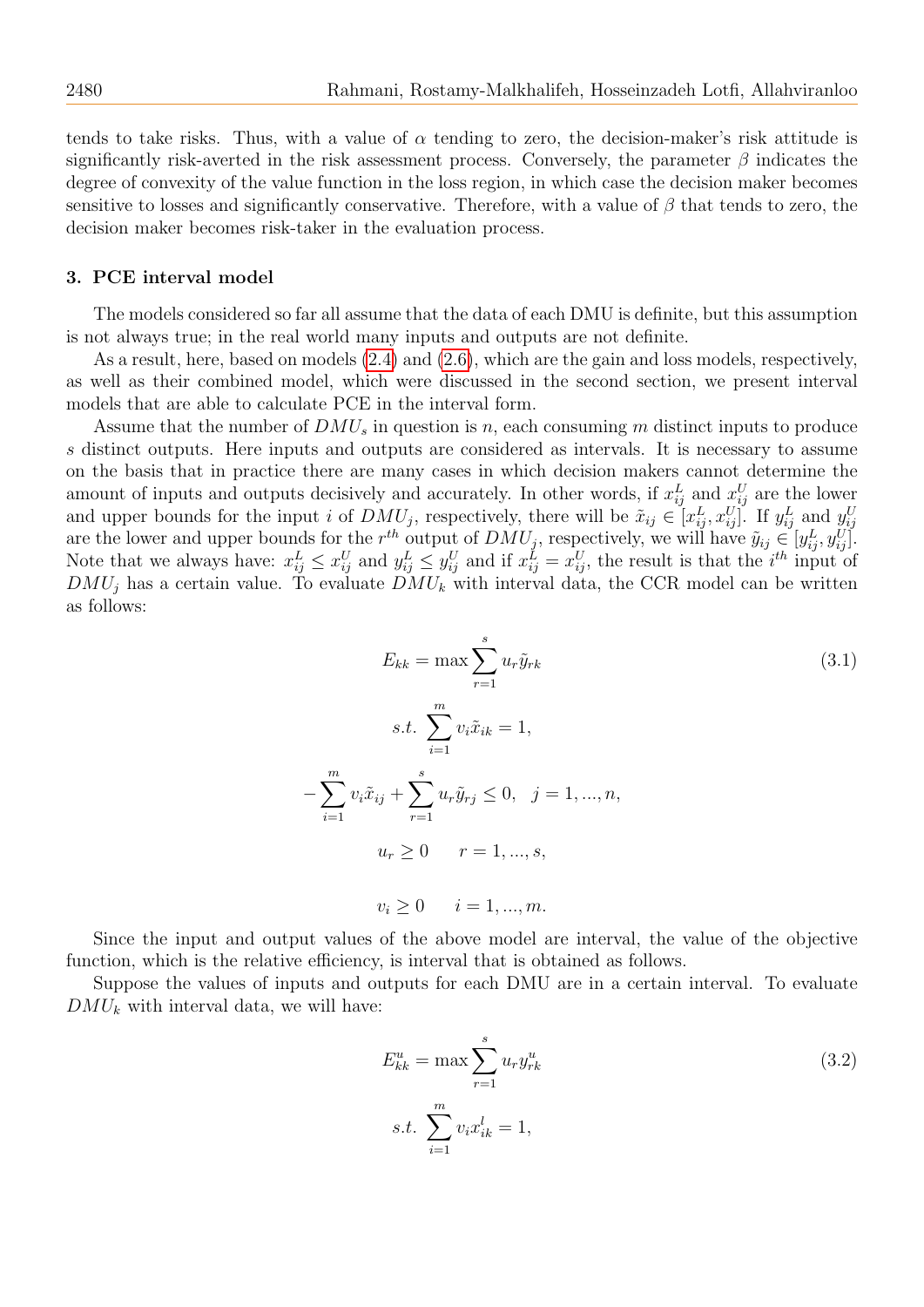$$
-\sum_{i=1}^{m} v_i x_{ij}^u + \sum_{r=1}^{s} u_r y_{rj}^l \le 0, \quad j = 1, ..., n \text{ and } j \ne k,
$$
  

$$
-v_i x_{ik}^l + u_r y_{rk}^u \le 0,
$$
  

$$
u_r, v_i \ge 0 \quad \forall r, i.
$$

In other words, to calculate the upper bound of efficiency, we consider  $DMU<sub>K</sub>$  under evaluation in the best conditions and all  $DMU_s$  in the worst conditions. Also, to calculate the lower bound of efficiency, we consider  $DMU_K$  under evaluation in the best conditions and all  $DMU_s$  in the worst conditions.

$$
E_{kk}^{l} = \max \sum_{r=1}^{s} u_{r} y_{rk}^{l}
$$
\n
$$
s.t. \sum_{i=1}^{m} v_{i} x_{ik}^{u} = 1,
$$
\n
$$
-\sum_{i=1}^{m} v_{i} x_{ij}^{l} + \sum_{r=1}^{s} u_{r} y_{rj}^{u} \leq 0, \quad j = 1, ..., n \text{ and } j \neq k,
$$
\n
$$
-v_{i} x_{ik}^{u} + u_{r} y_{rk}^{l} \leq 0,
$$
\n
$$
(3.3)
$$

In this case, there will always be:  $E_{kk} \in [E_{kk}^l, E_{kk}^u]$ 

Now that we know the definitions of efficiency values in the case of interval data, we can calculate the PCE as follows.

 $u_r, v_i > 0 \quad \forall r, i.$ 

When the input and output values of the decision units are available not accurately but as values in an interval, the definitions in section two will be as follows:

Definition 3.1. If the decision-making reference point is the worst DMU, then the gain value of the prospect corresponding to the i<sup>th</sup> input and  $r^{th}$  output of  $DMU_K$  is defined as follows:

$$
V_{I_{ik}}^{+} = (\tilde{x}_i^{-} - \tilde{x}_{ik})^{\alpha}, \ V_{O_{rk}}^{+} = (\tilde{y}_{rk} - \tilde{y}_r^{-})^{\alpha}, \tag{3.4}
$$

Where,  $\tilde{x}_i^- = \max_k {\tilde{x}_{ik}}$  and  $\tilde{y}_r^- = \min_k {\tilde{y}_{rk}}$  are the worst interval of i<sup>th</sup> input and the worst interval of  $r^{th}$  output of all  $DMU_s$ , respectively.

Definition 3.2. If the decision-maker's reference point is the best DMU, then the loss value of prospect corresponding to the i<sup>th</sup> input and  $r^{th}$  output of  $DMU_K$  is defined as follows:

$$
V_{I_{ik}}^{-} = -\theta(\tilde{x}_{ik} - \tilde{x}_{i}^{+})^{\beta}, \ V_{O_{rk}}^{-} = -\theta(\tilde{y}_{r}^{+} - \tilde{y}_{rk})^{\beta}, \tag{3.5}
$$

Where,  $\tilde{x}_i^+ = \min_k {\tilde{x}_{ik}}$  and  $\tilde{y}_r^+ = \max_k {\tilde{y}_{rk}}$  are the best interval of  $i^{th}$  input and the best interval of  $r^{th}$  output of all  $DMU_s$ , respectively.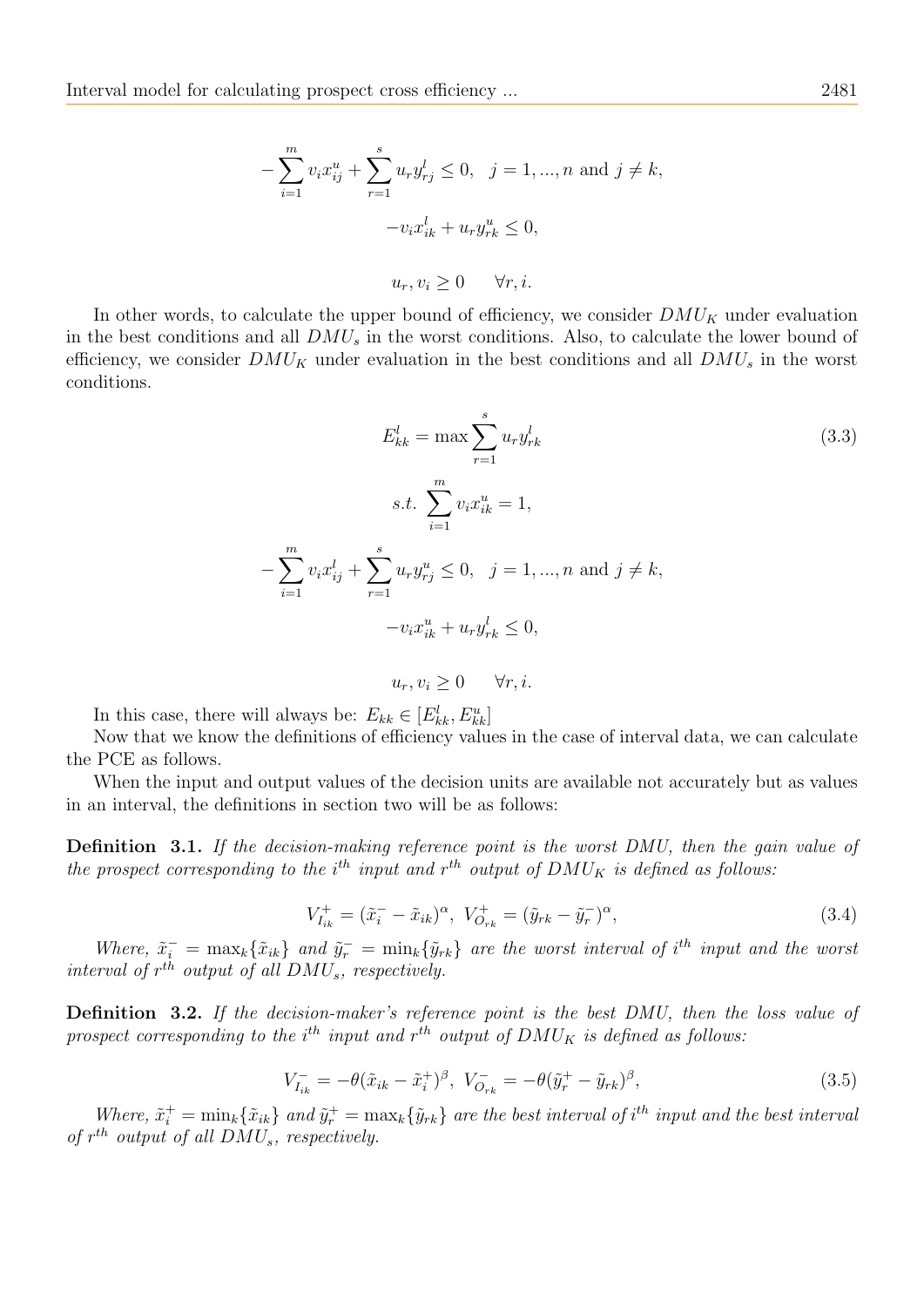From the decision maker's point of view, he/she always selects a unique set of input and output weights to maximize the  $DMU_k$  profits as follows:

$$
\max \sum_{r=1}^{s} u_{rk} V_{O_{rk}}^{+} + \sum_{i=1}^{m} v_{ik} V_{I_{ik}}^{+}
$$
\n(3.6)

Therefore, the gain model in cross efficiency evaluation for interval data can be constructed as follows:

<span id="page-7-0"></span>
$$
z = \max \sum_{r=1}^{s} u_{rk} (\tilde{y}_{rk} - \tilde{y}_{r})^{\alpha} + \sum_{i=1}^{m} v_{ik} (\tilde{x}_{i} - \tilde{x}_{ik})^{\alpha}
$$
  
s.t. 
$$
\sum_{r=1}^{s} u_{rk} \tilde{y}_{rj} - \sum_{i=1}^{m} v_{ik} \tilde{x}_{ij} \leq 0, \ j \in N,
$$

$$
\sum_{i=1}^{m} v_{ik} \tilde{x}_{ik} = 1,
$$

$$
\sum_{r=1}^{s} u_{rk} \tilde{y}_{rk} = E_{kk}^{*},
$$

$$
u_{rk}, v_{ik} \geq 0 \ r \in s, \ i \in M.
$$

$$
(3.7)
$$

Because the inputs and outputs are intermittent, the value of the objective function of the model [\(3.7\)](#page-7-0) is obtained intermittently. With the help of the following models, the lower bound and the upper bound can be found.

To find an upper bound of the objective function of the model [\(3.7\)](#page-7-0), the objective function must have its maximum value.

<span id="page-7-1"></span>
$$
z^{u} = \max \sum_{r=1}^{s} u_{rk} (y_{rk}^{u} - y_{r}^{l})^{\alpha} + \sum_{i=1}^{m} v_{ik} (x_{i}^{u} - x_{ik}^{l})^{\alpha}
$$
  
s.t. 
$$
\sum_{r=1}^{s} u_{rk} y_{rj}^{l} - \sum_{i=1}^{m} v_{ik} x_{ij}^{u} \leq 0, \ j \in N, \ j \neq k
$$

$$
\sum_{r=1}^{s} u_{rk} y_{rk}^{u} - \sum_{i=1}^{m} v_{ik} x_{ik}^{l} \leq 0,
$$

$$
\sum_{i=1}^{m} v_{ik} x_{ik}^{l} = 1,
$$

$$
\sum_{r=1}^{s} u_{rk} y_{rk}^{u} = E_{kk}^{*},
$$

$$
(3.8)
$$

$$
u_{rk}, v_{ik} \ge 0 \ r \in s, \ i \in M.
$$

To find a lower bound of the objective function model [\(3.7\)](#page-7-0), the objective function must have its lowest value, so we have: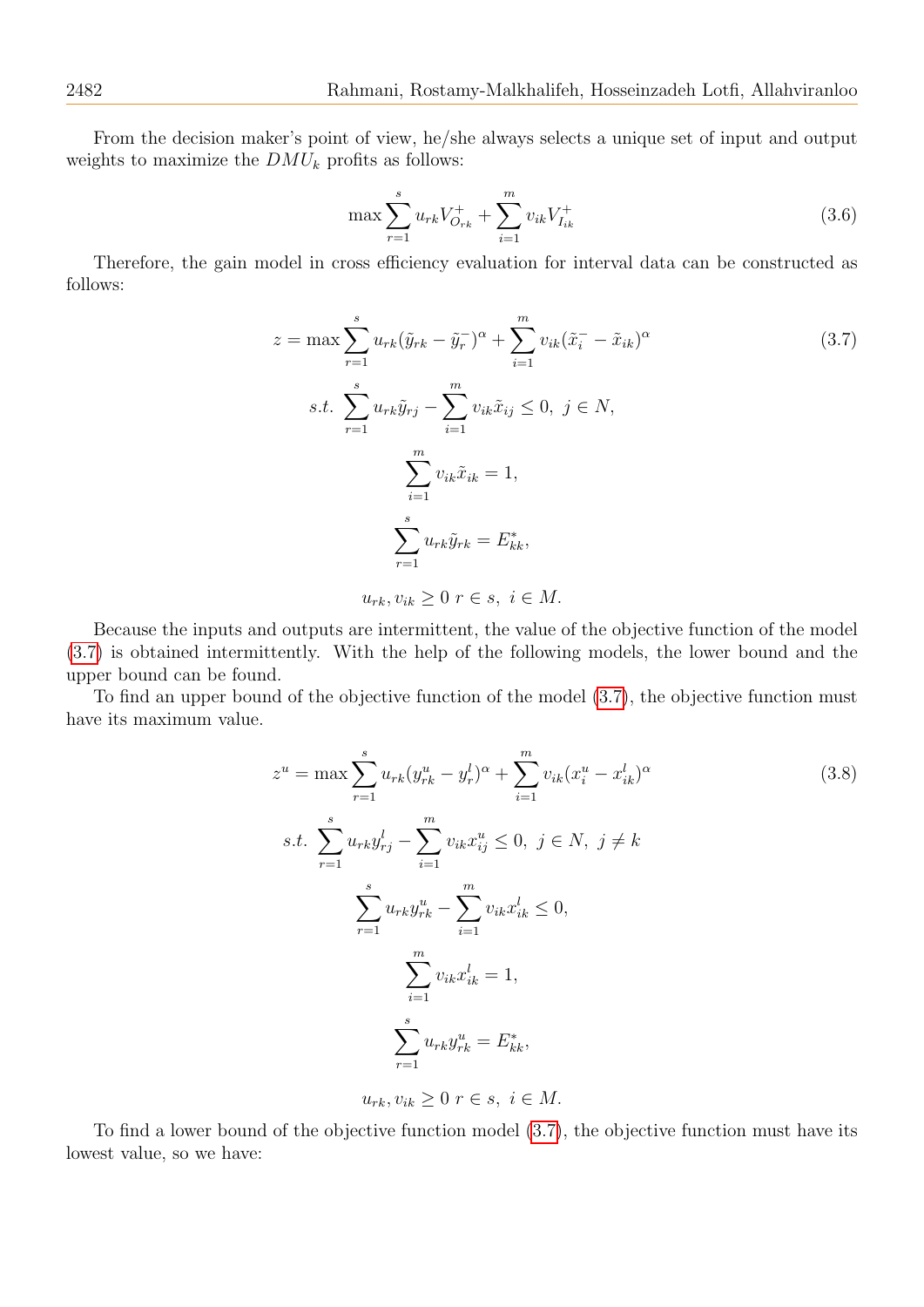<span id="page-8-0"></span>
$$
z^{l} = \max \sum_{r=1}^{s} u_{rk} (y_{rk}^{l} - y_{r}^{u})^{\alpha} + \sum_{i=1}^{m} v_{ik} (x_{i}^{l} - x_{ik}^{u})^{\alpha}
$$
\n
$$
s \qquad m \tag{3.9}
$$

$$
s.t. \sum_{r=1}^{s} u_{rk} y_{rj}^{u} - \sum_{i=1}^{m} v_{ik} x_{ij}^{l} \le 0, \ j \in N, \ j \ne k
$$

$$
\sum_{r=1}^{s} u_{rk} y_{rk}^{l} - \sum_{i=1}^{m} v_{ik} x_{ik}^{u} \le 0,
$$

$$
\sum_{i=1}^{m} v_{ik} x_{ik}^{u} = 1,
$$

$$
\sum_{r=1}^{s} u_{rk} y_{rk}^{l} = E_{kk}^{*},
$$

$$
u_{rk}, v_{ik} \ge 0 \ r \in s, \ i \in M.
$$

**Theorem 3.3.** Models  $(3.7)$ ,  $(3.8)$  and  $(3.9)$  are feasible.

Proof . We show here the existence of a solution for model [\(3.9\)](#page-8-0), the existence of a solution for the other two models is proved similarly:

Since we have  $E_{kk}^* = \sum_{r=1}^s u_{rk}^* y_{rk}$ , thus:

$$
u_{rk} = \frac{u_{rk}^* y_{rk}}{y_{rk}^l}, \quad v_{ik} = \frac{x_{ik}^u}{\|x_{ik}^u\|^2}, \quad u_{rk}, v_{ik} \ge 0
$$

By substituting the above values in the constraints of model [\(3.9\)](#page-8-0), we will have:

1. 
$$
\sum_{i=1}^{m} v_{ik} x_{ik}^{u} = \frac{x_{ik}^{u}}{\|x_{ik}^{u}\|^{2}} x_{ik}^{u} = 1
$$
  
\n2. 
$$
\sum_{r=1}^{s} u_{rk} y_{rk}^{l} = \sum_{r=1}^{s} \frac{u_{rk}^{*} y_{rk}}{y_{rk}^{l}} y_{rk}^{l} = \sum_{r=1}^{s} u_{rk}^{*} y_{rk} = E_{kk}^{*}
$$
  
\n3. 
$$
\sum_{r=1}^{s} u_{rk} y_{rk}^{l} - \sum_{i=1}^{m} v_{ik} x_{ik}^{u} \leq 0 \Leftrightarrow \sum_{r=1}^{s} \frac{u_{rk}^{*} y_{rk}}{y_{rk}^{l}} y_{rk}^{l} - \frac{x_{ik}^{u}}{\|x_{ik}^{u}\|^{2}} x_{ik}^{u} \leq 0
$$
  
\n
$$
\Leftrightarrow \sum_{r=1}^{s} u_{rk}^{*} y_{rk} - 1 \leq 0
$$
  
\n
$$
\Leftrightarrow \sum_{r=1}^{s} u_{rk}^{*} y_{rk} \leq 1
$$

The optimal value of the objective function  $E_{kk}^*$  is also limited for  $DMU_k$  because:

$$
u_{rk}^t y_{rk} - v_{ik}^t x_{ik} \le 0 \to u_{rk}^t y_{rk} \le v_{ik}^t x_{ik} \to u_{rk}^t y_{rk} \le 1
$$

 $\overline{r=1}$ 

Where,  $(u^t, v^t)$  are weights of  $DMU_k$ . Also, according to the above proof, the possible answers were true in the constraints. Thus, it is observed that model [\(3.9\)](#page-8-0) is possible.  $\Box$ 

In general, the decision maker always selects a single set of input and output weights to minimize  $\mathcal{DMU}_K$  losses as follows: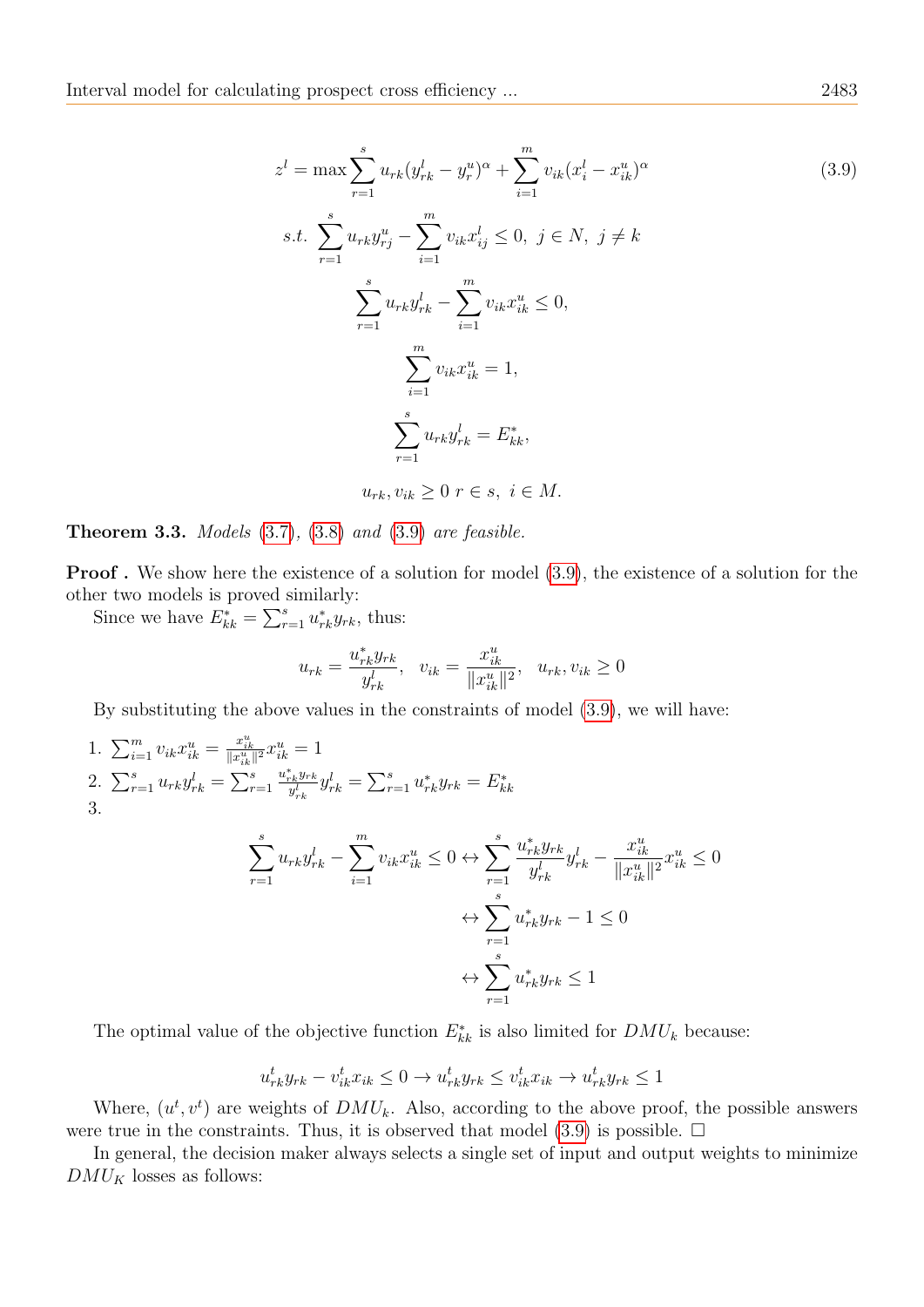$$
\min \sum_{r=1}^{s} u_{rk} V_{O_{rk}}^{-} + \sum_{i=1}^{m} v_{ik} V_{I_{ik}}^{-}
$$
\n(3.10)

Subsequently, the loss model of cross efficiency evaluation for interval data can be specified as follows:

<span id="page-9-0"></span>
$$
z = \min \sum_{r=1}^{s} u_{rk} \theta(\tilde{y}_r^+ - \tilde{y}_{rk})^{\beta} + \sum_{i=1}^{m} v_{ik} \theta(\tilde{x}_{ik} - \tilde{x}_i^+)^{\beta}
$$
\n
$$
s.t. \sum_{r=1}^{s} u_{rk} \tilde{y}_{rj} - \sum_{i=1}^{m} v_{ik} \tilde{x}_{ij} \le 0, \ j \in N,
$$
\n
$$
\sum v_{ik} \tilde{x}_{ik} = 1,
$$
\n
$$
\sum_{r=1}^{s} u_{rk} \tilde{y}_{rk} = E_{kk}^*,
$$
\n
$$
u_{rk}, v_{ik} \ge 0 \ r \in s, \ i \in M.
$$
\n(3.11)

In model  $(3.11)$ , since all inputs and outputs are interval, the value of the objective function of model [\(3.11\)](#page-9-0) is also obtained as an interval. With the help of the following models, one lower bound and one upper bound can be found for the objective function of model [\(3.11\)](#page-9-0).

To find the upper bound of the objective function of model [\(3.11\)](#page-9-0), the objective function must have its maximum value.

<span id="page-9-1"></span>
$$
z^{u} = \min \sum_{r=1}^{s} u_{rk} \theta (y_r^{l} - y_{rk}^{u})^{\beta} + \sum_{i=1}^{m} v_{ik} \theta (x_{ik}^{l} - x_{i}^{u})^{\beta}
$$
\n
$$
s.t. \sum_{r=1}^{s} u_{rk} y_{rj}^{l} - \sum_{i=1}^{m} v_{ik} x_{ij}^{u} \leq 0, \ j \in N, \ j \neq k
$$
\n
$$
\sum_{r=1}^{s} u_{rk} y_{rk}^{u} - \sum_{i=1}^{m} v_{ik} x_{ik}^{l} \leq 0,
$$
\n
$$
\sum v_{ik} x_{ik}^{l} = 1,
$$
\n
$$
\sum_{r=1}^{s} u_{rk} y_{rk}^{u} = E_{kk}^{*},
$$
\n
$$
u_{rk}, v_{ik} \geq 0 \ r \in s, \ i \in M.
$$
\n(3.12)

Also, to find the lower bound of the objective function of model [\(3.11\)](#page-9-0), the objective function must have its least value, so we have:

<span id="page-9-2"></span>
$$
z^{l} = \min \sum_{r=1}^{s} u_{rk} \theta (y_r^u - y_{rk}^l)^{\beta} + \sum_{i=1}^{m} v_{ik} \theta (x_{ik}^u - x_i^l)^{\beta}
$$
(3.13)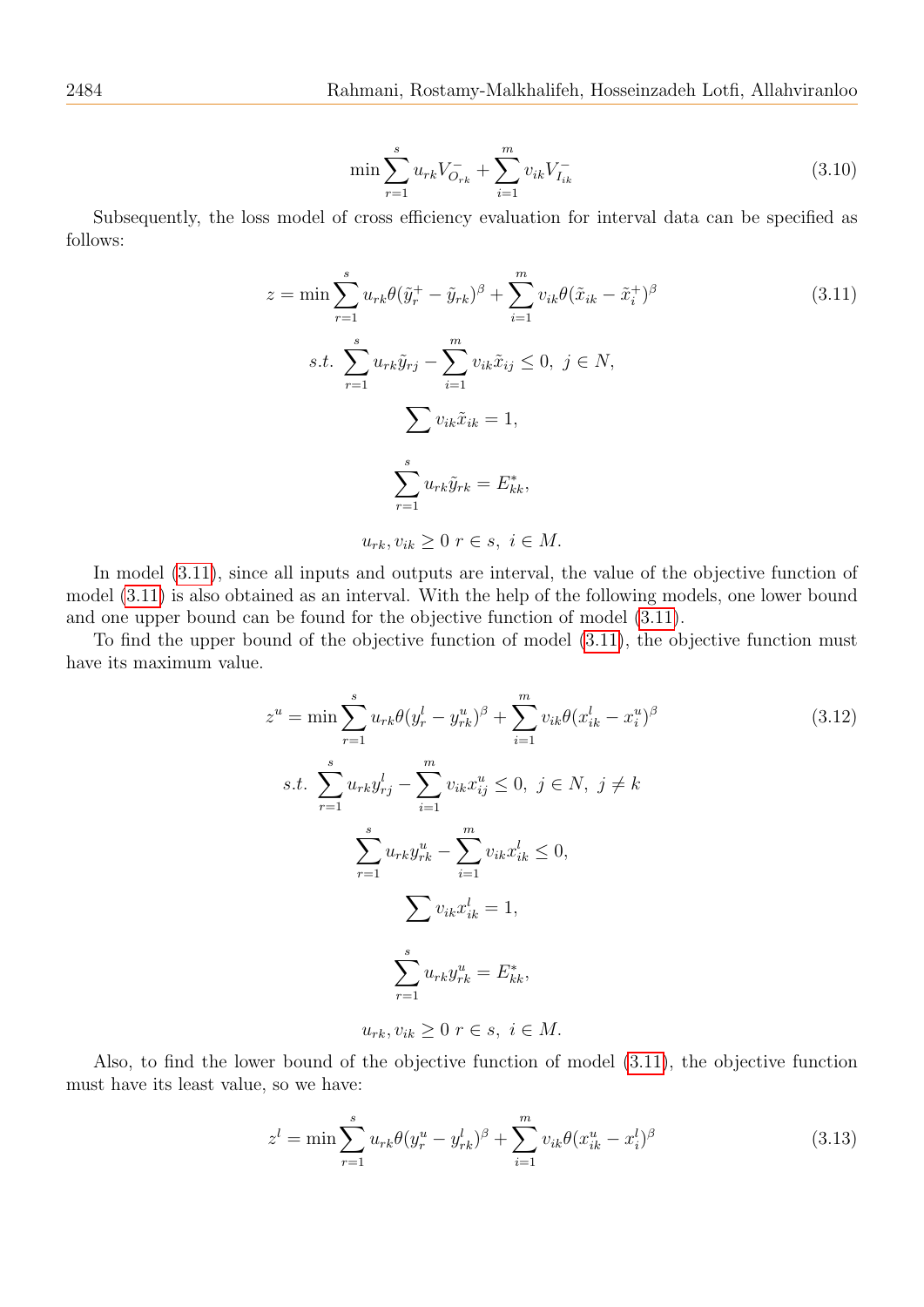$$
s.t. \sum_{r=1}^{s} u_{rk} y_{rj}^{u} - \sum_{i=1}^{m} v_{ik} x_{ij}^{l} \le 0, \ j \in N, \ j \ne k
$$

$$
\sum_{r=1}^{s} u_{rk} y_{rk}^{l} - \sum_{i=1}^{m} v_{ik} x_{ik}^{u} \le 0,
$$

$$
\sum v_{ik} x_{ik}^{u} = 1,
$$

$$
\sum_{r=1}^{s} u_{rk} y_{rk}^{l} = E_{kk}^{*},
$$

$$
u_{rk}, v_{ik} \ge 0 \ r \in s, \ i \in M.
$$

**Theorem 3.4.** Models  $(3.11)$ ,  $(3.12)$  and  $(3.13)$  are feasible.

**Proof**. A possible answer for model  $(3.13)$  is as follows: Since we have  $E_{kk}^* = \sum_{r=1}^s u_{rk}^* y_{rk}$ , there will be:

$$
u_{rk} = \frac{u_{rk}^* y_{rk}}{y_{rk}^l}, \quad v_{ik} = \frac{x_{ik}^u}{\|x_{ik}^u\|^2}, \quad u_{rk}, v_{ik} \ge 0
$$

By substituting the above values in the constraints of model [\(3.13\)](#page-9-2), we will have:

1.  $\sum_{i=1}^{m} v_{ik} x_{ik}^{u} = \frac{x_{ik}^{u}}{\|x_{ik}^{u}\|^{2}} x_{ik}^{u} = 1$ 2.  $\sum_{r=1}^{s} u_{rk} y_{rk}^l = \sum_{r=1}^{s}$  $u_{rk}^*y_{rk}$  $y_{rk}^{k}y_{rk}^{y_{rk}}= \sum_{r=1}^{s}u_{rk}^{*}y_{rk}=E_{kk}^{*}$ 3. Xs  $\overline{m}$  $\boldsymbol{s}$ ∗

$$
\sum_{r=1}^{s} u_{rk} y_{rk}^l - \sum_{i=1}^{m} v_{ik} x_{ik}^u \le 0 \leftrightarrow \sum_{r=1}^{s} \frac{u_{rk}^* y_{rk}}{y_{rk}^l} y_{rk}^l - \frac{x_{ik}^u}{\|x_{ik}^u\|^2} x_{ik}^u \le 0
$$

$$
\leftrightarrow \sum_{r=1}^{s} u_{rk}^* y_{rk} - 1 \le 0
$$

$$
\leftrightarrow \sum_{r=1}^{s} u_{rk}^* y_{rk} \le 1
$$

The optimal value of the objective function  $E_{kk}^*$  is also limited for  $DMU_k$  because:

$$
u_{rk}^t y_{rk} - v_{ik}^t x_{ik} \le 0 \to u_{rk}^t y_{rk} \le v_{ik}^t x_{ik} \to u_{rk}^t y_{rk} \le 1
$$

Where,  $(u^t, v^t)$  are weights of  $DMU_k$ . Also, according to the above proof, the possible answers were true in the constraints. Similarly, the existence of feasible solutions for models [\(3.11\)](#page-9-0) and [\(3.12\)](#page-9-1) can be shown.  $\square$ 

By combining the gain model [\(3.7\)](#page-7-0) and the loss model [\(3.11\)](#page-9-0), the following model is obtained:

<span id="page-10-0"></span>
$$
z = \max \lambda (\sum_{r=1}^{s} u_{rk} (\tilde{y}_{rk} - \tilde{y}_r^{-})^{\alpha} + \sum_{i=1}^{m} v_{ik} (\tilde{x}_i - \tilde{x}_{ik})^{\alpha}) - (1 - \lambda) (\sum_{r=1}^{s} u_{rk} \theta (\tilde{y}_r^{+} - \tilde{y}_{rk})^{\beta} + \sum_{i=1}^{m} v_{ik} \theta (\tilde{x}_{ik} - \tilde{x}_i^{+})^{\beta})
$$
\n(3.14)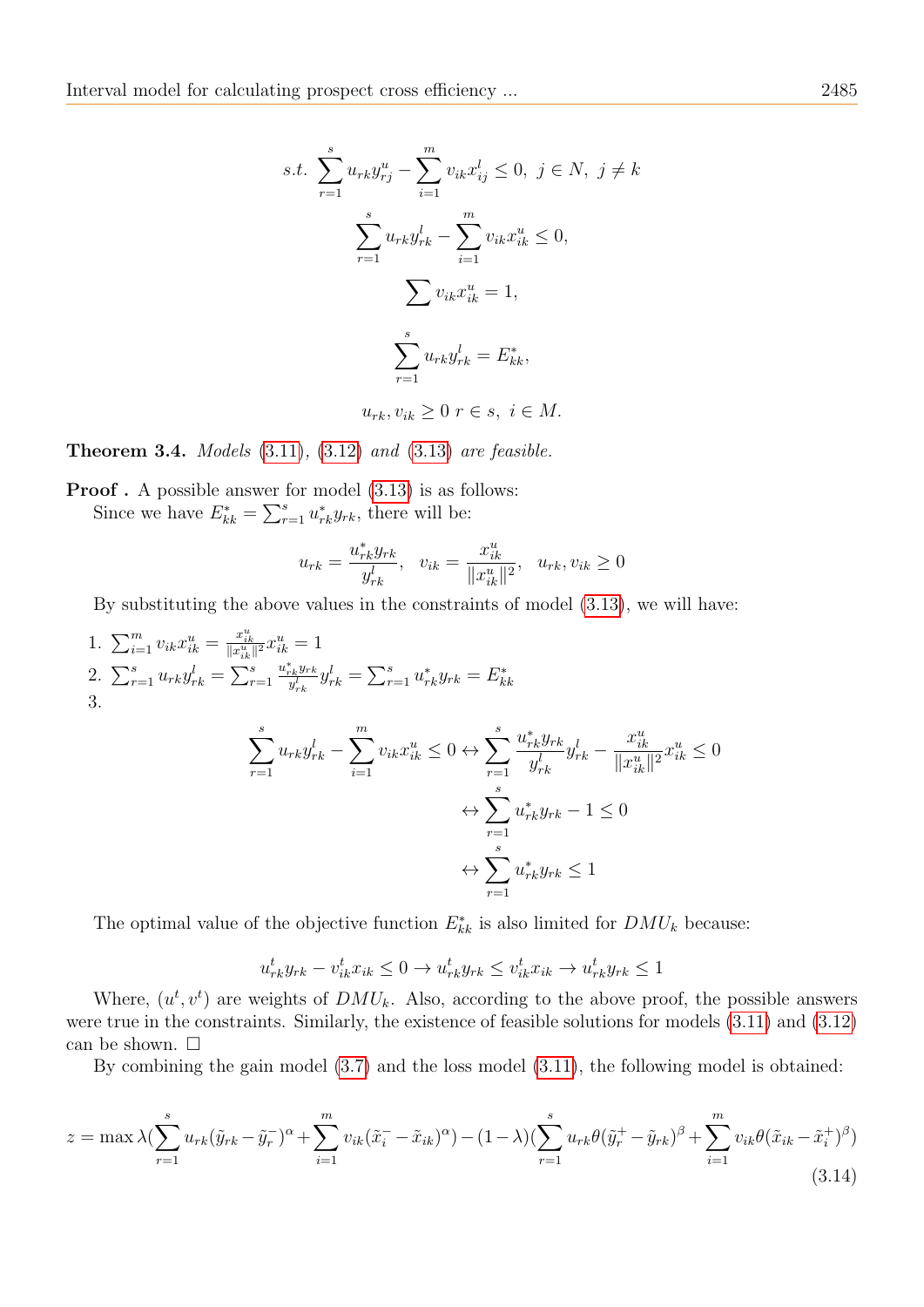$$
s.t. \sum_{r=1}^{s} u_{rk} \tilde{y}_{rj} - \sum_{i=1}^{m} v_{ik} \tilde{x}_{ij} \leq 0, \ j \in N,
$$

$$
\sum v_{ik} \tilde{x}_{ik} = 1,
$$

$$
\sum_{r=1}^{s} u_{rk} \tilde{y}_{rk} = E_{kk}^*,
$$

$$
u_{rk}, v_{ik} \geq 0 \ r \in s, \ i \in M.
$$

Given that model [\(3.14\)](#page-10-0) is expressed for interval data, therefore, with the help of the following models, a lower bound and an upper bound can be found for the objective function of model [\(3.14\)](#page-10-0).

<span id="page-11-0"></span>
$$
z^{u} = \max \lambda (\sum_{r=1}^{s} u_{rk} (y_{rk}^{u} - y_{r}^{l})^{\alpha} + \sum_{i=1}^{m} v_{ik} (x_{i}^{u} - x_{ik}^{l})^{\alpha}) - (1 - \lambda) (\sum_{r=1}^{s} u_{rk} \theta (y_{r}^{l} - y_{rk}^{u})^{\beta} + \sum_{i=1}^{m} v_{ik} \theta (x_{ik}^{l} - x_{i}^{u})^{\beta})
$$
\n(3.15)

s.t. 
$$
\sum_{r=1}^{s} u_{rk} y_{rj}^{l} - \sum_{i=1}^{m} v_{ik} x_{ij}^{u} \le 0, \ j \in N, \ j \ne k
$$

$$
\sum_{r=1}^{s} u_{rk} y_{rk}^{u} - \sum_{i=1}^{m} v_{ik} x_{ik}^{l} \le 0,
$$

$$
\sum_{r=1}^{s} v_{ik} x_{ik}^{l} = 1,
$$

$$
\sum_{r=1}^{s} u_{rk} y_{rk}^{u} = E_{kk}^{*},
$$

 $u_{rk}, v_{ik} \geq 0$   $r \in s, i \in M$ .

Its lower bound is:

<span id="page-11-1"></span>
$$
z^{l} = \max \lambda (\sum_{r=1}^{s} u_{rk} (y_{rk}^{l} - y_{r}^{u})^{\alpha} + \sum_{i=1}^{m} v_{ik} (x_{i}^{l} - x_{ik}^{u})^{\alpha}) - (1 - \lambda) (\sum_{r=1}^{s} u_{rk} \theta (y_{r}^{u} - y_{rk}^{l})^{\beta} + \sum_{i=1}^{m} v_{ik} \theta (x_{ik}^{u} - x_{i}^{l})^{\beta})
$$
\n
$$
s.t. \sum_{r=1}^{s} u_{rk} y_{rj}^{u} - \sum_{i=1}^{m} v_{ik} x_{ij}^{l} \le 0, \ j \in N, \ j \neq k
$$
\n
$$
\sum_{r=1}^{s} u_{rk} y_{rk}^{l} - \sum_{i=1}^{m} v_{ik} x_{ik}^{u} \le 0,
$$
\n
$$
\sum v_{ik} x_{ik}^{u} = 1,
$$
\n(3.16)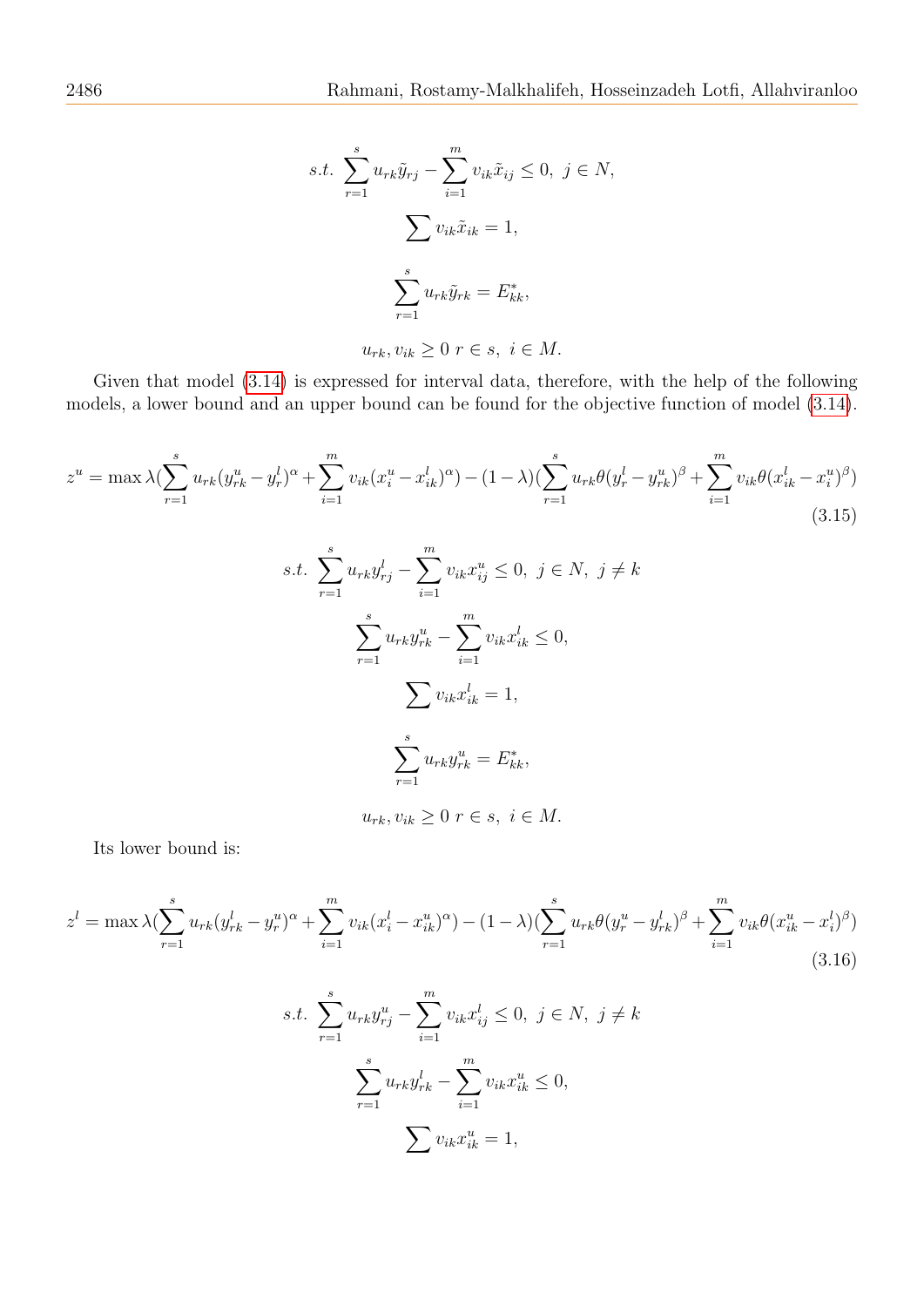$$
\sum_{r=1}^{s} u_{rk} y_{rk}^l = E_{kk}^*,
$$
  

$$
u_{rk}, v_{ik} \ge 0 \ r \in s, \ i \in M.
$$

Theorem 3.5. Models [\(3.14\)](#page-10-0), [\(3.15\)](#page-11-0) and [\(3.16\)](#page-11-1) are feasible.

**Proof**. A possible answer for model [\(3.16\)](#page-11-1) is as follows since  $E_{kk}^* = \sum_{r=1}^s u_{rk}^* y_{rk}$ .

$$
u_{rk} = \frac{u_{rk}^* y_{rk}}{y_{rk}^l}, \quad v_{ik} = \frac{x_{ik}^u}{\|x_{ik}^u\|^2}, \quad u_{rk}, v_{ik} \ge 0
$$

To prove the claim, we just put the above answer in the model constraints as follows and show that the constraints are true for them:

1.  $\sum_{i=1}^{m} v_{ik} x_{ik}^{u} = \frac{x_{ik}^{u}}{\|x_{ik}^{u}\|^{2}} x_{ik}^{u} = 1$ 2.  $\sum_{r=1}^{s} u_{rk} y_{rk}^l = \sum_{r=1}^{s}$  $u_{rk}^*y_{rk}$  $y_{rk}^{k}y_{rk}^{y_{rk}}= \sum_{r=1}^{s}u_{rk}^{*}y_{rk}=E_{kk}^{*}$ 3. ∗ u

$$
\sum_{r=1}^{s} u_{rk} y_{rk}^l - \sum_{i=1}^{m} v_{ik} x_{ik}^u \le 0 \leftrightarrow \sum_{r=1}^{s} \frac{u_{rk}^* y_{rk}}{y_{rk}^l} y_{rk}^l - \frac{x_{ik}^u}{\|x_{ik}^u\|^2} x_{ik}^u \le 0
$$

$$
\leftrightarrow \sum_{r=1}^{s} u_{rk}^* y_{rk} - 1 \le 0
$$

$$
\leftrightarrow \sum_{r=1}^{s} u_{rk}^* y_{rk} \le 1
$$

The optimal value of the objective function  $E_{kk}^*$  is also limited for  $DMU_k$  because:

$$
u_{rk}^t y_{rk} - v_{ik}^t x_{ik} \le 0 \to u_{rk}^t y_{rk} \le v_{ik}^t x_{ik} \to u_{rk}^t y_{rk} \le 1
$$

Where,  $(u^t, v^t)$  are weights of  $DMU_k$ . Also, according to the above proof, the possible answers were true in the constraints. Similarly, the existence of feasible solutions for models [\(3.14\)](#page-10-0) and [\(3.15\)](#page-11-0) can be shown.  $\square$ 

**Theorem 3.6.** if  $(u^*, v^*), (\hat{u}, \hat{v})$ , and  $(\bar{u}, \bar{v})$  re optimal answers for models [\(3.14\)](#page-10-0), [\(3.15\)](#page-11-0) and [\(3.16\)](#page-11-1), we will have  $z^l \leq z \leq z^u$ .

**Proof**. For proving that  $z^l \leq z$ , it should be demonstrated that the optimal answer of model [\(3.16\)](#page-11-1) is a possible answer for model [\(3.14\)](#page-10-0).

It is assumed that  $(\bar{u}, \bar{v})$  is the optimal answer for model (23), thus:

$$
\sum_{r=1}^{s} \bar{u}_{rk} \tilde{y}_{rj} \le \sum_{r=1}^{s} \bar{u}_{rk} y_{rj}^{u} \le \sum_{i=1}^{m} \bar{v}_{ik} x_{ij}^{l} \le \sum_{i=1}^{m} \bar{v}_{ik} \tilde{x}_{ij}^{l}
$$

Therefore, according to the above relation,  $\sum_{r=1}^{s} \bar{u}_{rk} \tilde{y}_{rj} \leq \sum_{i=1}^{m} \bar{v}_{ik} \tilde{x}_{ij}^l$  is established; therefore  $(\bar{u}, \bar{v})$  is valid in the first constraint of model [\(3.14\)](#page-10-0) and the other constraints are also similarly established. Thus, the optimal value of the objective function of model [\(3.16\)](#page-11-1) is smaller than model  $(3.14)$ .  $\square$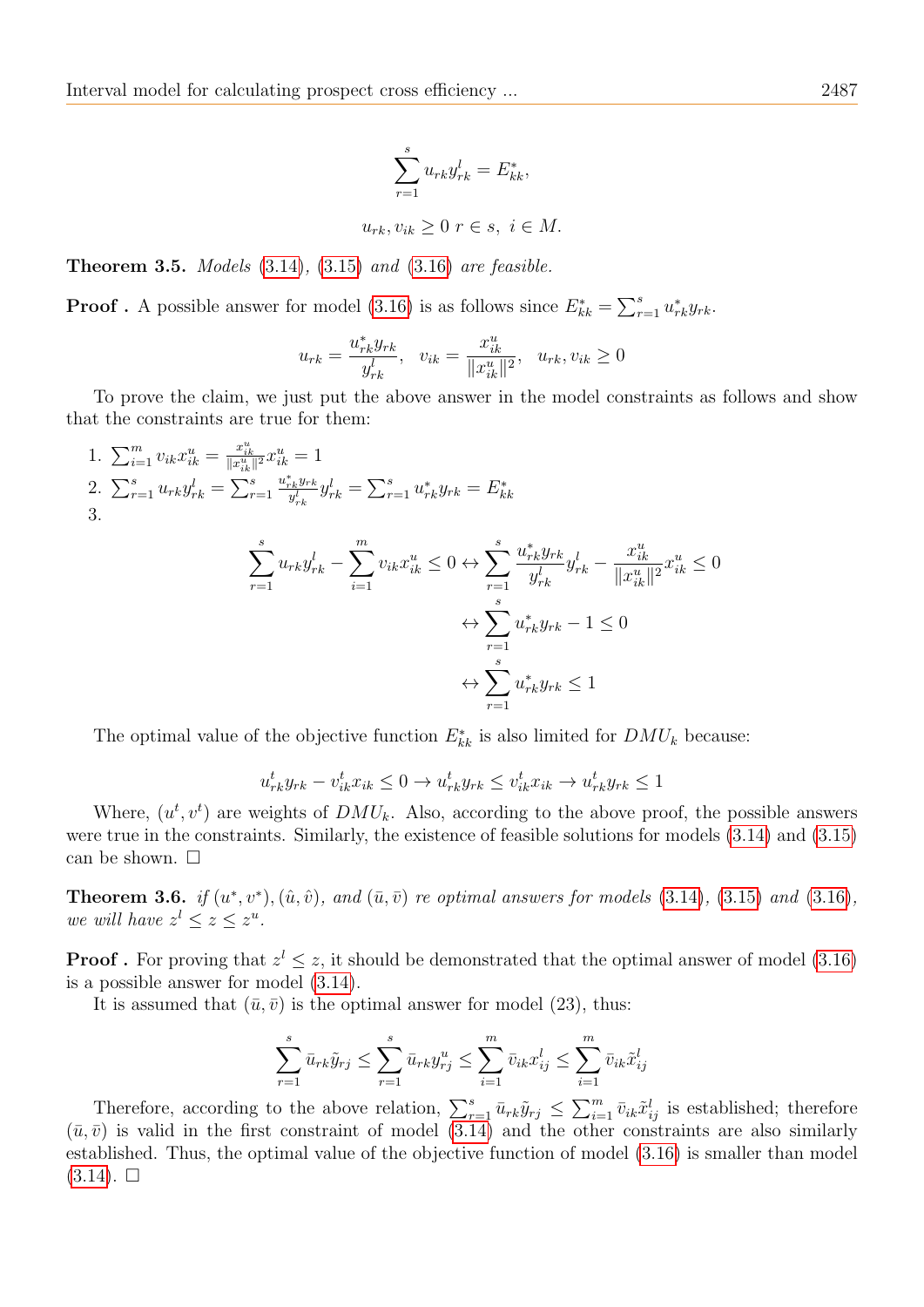According to what was said and considering that the efficiency of each DMU is in the same interval, all  $DMU_s$  can be divided into the following three categories:

Category 1:  $DMU_s$  that are efficient in the best and worst evaluation conditions, in other words,

$$
E^{++} = \{DMU_j | e_j^L = e_j^U = 1\}
$$

Category 2:  $DMU<sub>s</sub>$  that are efficient in the best evaluation conditions, but inefficient in the worst evaluation conditions, in other words:

$$
E^{+} = \{DMU_{j}|e_{j}^{L} < 1, \ e_{j}^{U} = 1\}
$$

Category 3:  $DMU_s$  that are inefficient in the best evaluation conditions. Obviously, these  $DMU_s$ are inefficient even in the worst evaluation conditions, that is,

$$
E^- = \{DMU_j | e_j^U < 1\}
$$

 $DMU_s$  belonging to  $E^{++}$  are efficient,  $DMU_s$  belonging to  $E^-$  are inefficient, and nothing can be said about  $DMU_s$  belonging to  $D^+$ .

It is observed that the efficiency of  $DMU_s$  is obtained as an interval.

To rank  $DMU<sub>s</sub>$ , we use the general idea of fuzzy number ranking presented by Rahmani et al. [\[26\]](#page-15-25) as follows:

First, two intervals of [a, b] and [a, b] are considered, where  $a, \acute{a}, b, \acute{b} \in R$  and then placed in  $m=\frac{a+b}{2}$  $\frac{+b}{2}$  and  $\acute{m}=\frac{\acute{a}+\acute{b}}{2}$  $\frac{+b}{2}$ . After that, the following steps are taken:

Step 1: if  $m > m$ , then  $[a, b] \succ [a, b]$ .

Step 2: if  $m = \hat{m}$  and  $b > \hat{b}$ , then  $[a, b] \succ [\hat{a}, \hat{b}]$ .

Step 3: if  $m = \hat{m}$ ,  $b = \hat{b}$ , and  $a > \hat{a}$ , then  $[a, b] \succ [\hat{a}, \hat{b}]$ .

Step 4: if  $m = \hat{m}$ ,  $b = \hat{b}$ , and  $a = \hat{a}$ , then  $[a, b] \approx [\hat{a}, \hat{b}]$ .

Note that we use the symbols  $\succ$  and  $\approx$  to indicate the relationship "larger" and "equality" of the intervals, respectively.

### 4. Practical example

Consider a set of four  $DMU_s$  that use 2 inputs to generate 2 outputs and the interval data related to them as shown in Table [1.](#page-13-0)

<span id="page-13-0"></span>

| Table 1: Data on interval inputs and outputs |    |            |          |                         |                |    |        |     |  |
|----------------------------------------------|----|------------|----------|-------------------------|----------------|----|--------|-----|--|
|                                              |    | $x_{1i}^U$ | $x_{2i}$ | $x_{2i}^{\prime\prime}$ |                |    |        |     |  |
|                                              |    | 3          | 10       | 20                      |                | 15 | 25     | 45  |  |
| 2                                            | 30 | 45         | 15.      | 25                      | 2              | 20 | 10     | 50  |  |
| 3                                            | b. | 18         | 23       | 40                      | $\overline{1}$ | 10 | 30     | 100 |  |
|                                              |    |            |          | 15                      | -99.           |    | $\Box$ |     |  |

Using what has been said in Section 3, without losing generality, it is assumed that the decision maker will argue that the importance of profit and loss factors is the same (i.e.,  $\lambda = 0.5$ ). The other parameters  $\alpha$ ,  $\beta$  and  $\theta$  in models [\(3.12\)](#page-9-1) and [\(3.13\)](#page-9-2) are 0.89, 0.92 and 2.25, respectively [\[18\]](#page-15-18). The upper and lower bounds of the efficiency scores obtained from models [\(3.15\)](#page-11-0) and [\(3.16\)](#page-11-1) for each of the  $DMU_s$  are shown in Table [2.](#page-14-1)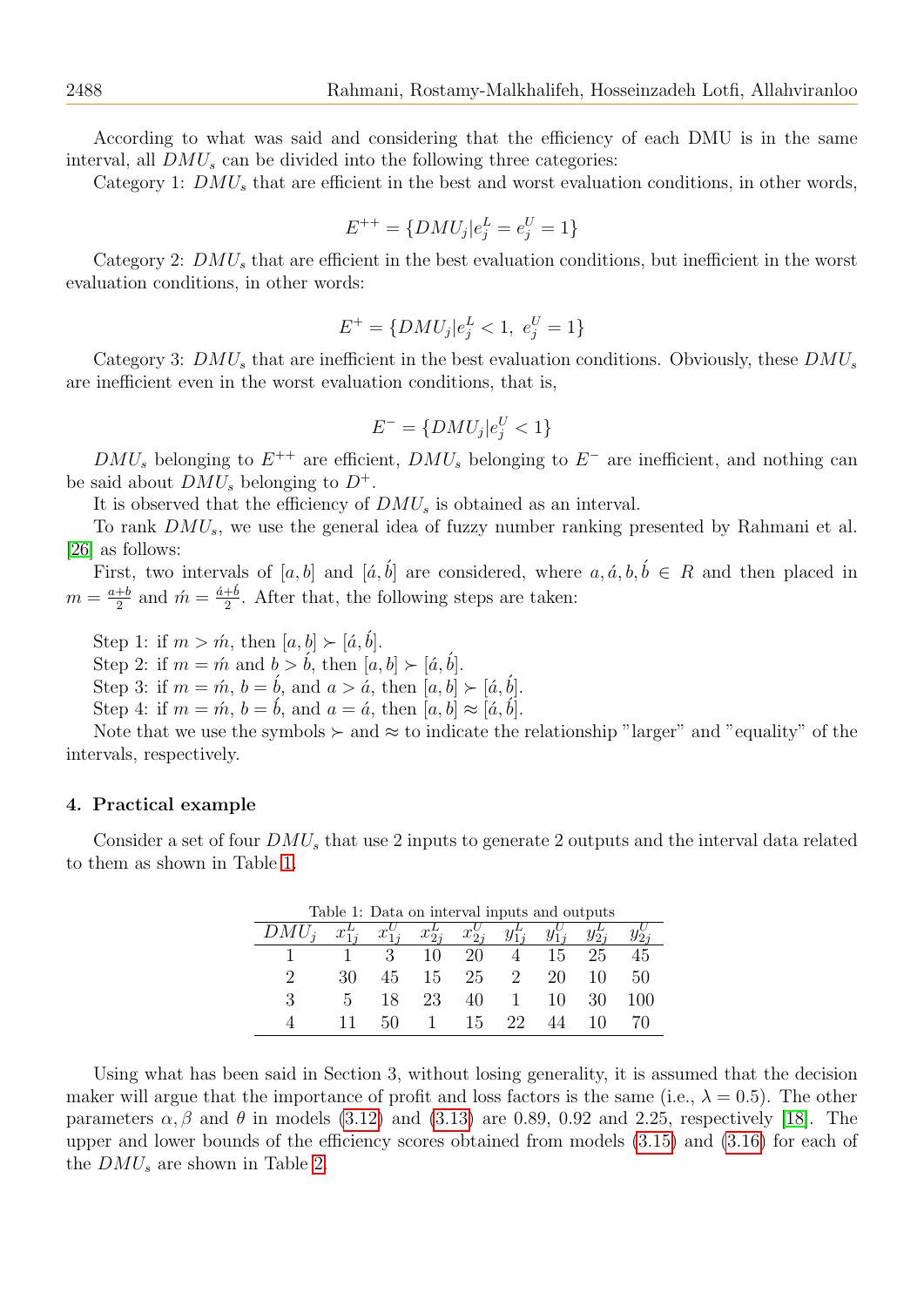According to the data in Table [2,](#page-14-1) the lower and upper bounds of PCE are first determined for the four  $DMU<sub>s</sub>$ . The lower bound is measured using model [\(3.16\)](#page-11-1) and the upper bound is measured using model [\(3.15\)](#page-11-0). As can be seen in Table [2,](#page-14-1) using the proposed method, the upper and lower bound sizes of efficiency were obtained and in the last column, the ranking results were calculated according to the ranking method proposed in the previous section. Using this method and according to what has been said,  $DMU_4$  has the highest rank because its m value is greater than  $\hat{m}$  of other  $DMU<sub>s</sub>$ , and so  $DMU<sub>1</sub>$ ,  $DMU<sub>2</sub>$ , and  $DMU<sub>3</sub>$  are ranked 2, 4, and 3, respectively.

<span id="page-14-1"></span>

| $DMU_i$ | . .     |        | rank |
|---------|---------|--------|------|
|         | 0.5180  | 0.8667 |      |
|         | 0.02718 | 0.5818 |      |
| 3       | 0.1135  | 0.5125 | 3    |
|         | 0.9777  |        |      |

Table 2: Data on the upper and lower bounds of interval PCE

#### 5. Conclusion

DEA is used to evaluate the performance of  $DMU_s$ . In the evaluation of units using DEA models, an efficiency score is assigned to each unit, which is a number between zero and one. An efficient unit has an efficiency score of one, and the problem starts with more than one DMU having an efficiency score of one. This led to the need to use models that can distinguish efficient  $DMU<sub>s</sub>$ . This concept was introduced in DEA as ranking. We know that  $DMU_s$  are rated according to the performance of each DMU compared to others, and each DMU with a higher performance is ranked better. One of the ranking methods of units under evaluation in DEA is cross efficiency evaluation method. In cross efficiency evaluation, a cross efficiency table is obtained and after arithmetic averaging, each unit with a higher average gets a better rank. Conventional cross efficiency evaluation models assume that decision-makers are perfectly rational and usually avoid considering the risk-taking attitude of the decision-maker, which plays an important role in the evaluation process. Given that the prospect theory can take into account the irrational psychological aspects of risk-taking decision-makers, this paper first examined PCE model, the most important advantage of which over other models is that it calculates efficiency considering decision-makers' risk attitude, which plays an important role in the evaluation process. By presenting theorems, efficiency was calculated for interval data, and also a numerical example was provided, in which four  $DMU_s$  that used 2 inputs to generate 2 outputs were studied. In this case, all inputs and outputs were included as values in an interval. Finally, using the proposed method, a lower bound and an upper bound were obtained for the efficiency of each of them, achieving more accurate results. Since the efficiency of  $DMU_s$  was obtained intermittently, a fuzzy number ranking method was used to rank the  $DMU_s$ . Ultimately, based on the proposed model, the evaluation of the performance of  $DMU_s$  for the case that the input and output data are not accurately expressed, but are presented as interval values, was done by DEA. Considering that in the real world, most of the data are inaccurate and ambiguous, it is suggested to expand the proposed model and the method of calculating the performance of  $DMU_s$  for interval and fuzzy data.

#### References

<span id="page-14-0"></span>[1] M. Abdellaoui, H. Bleichrodt and C. Paraschiv, Loss aversion under prospect theory: A parameter-free measurement, Manag. Sci. 53(10) (2007) 1659--1674.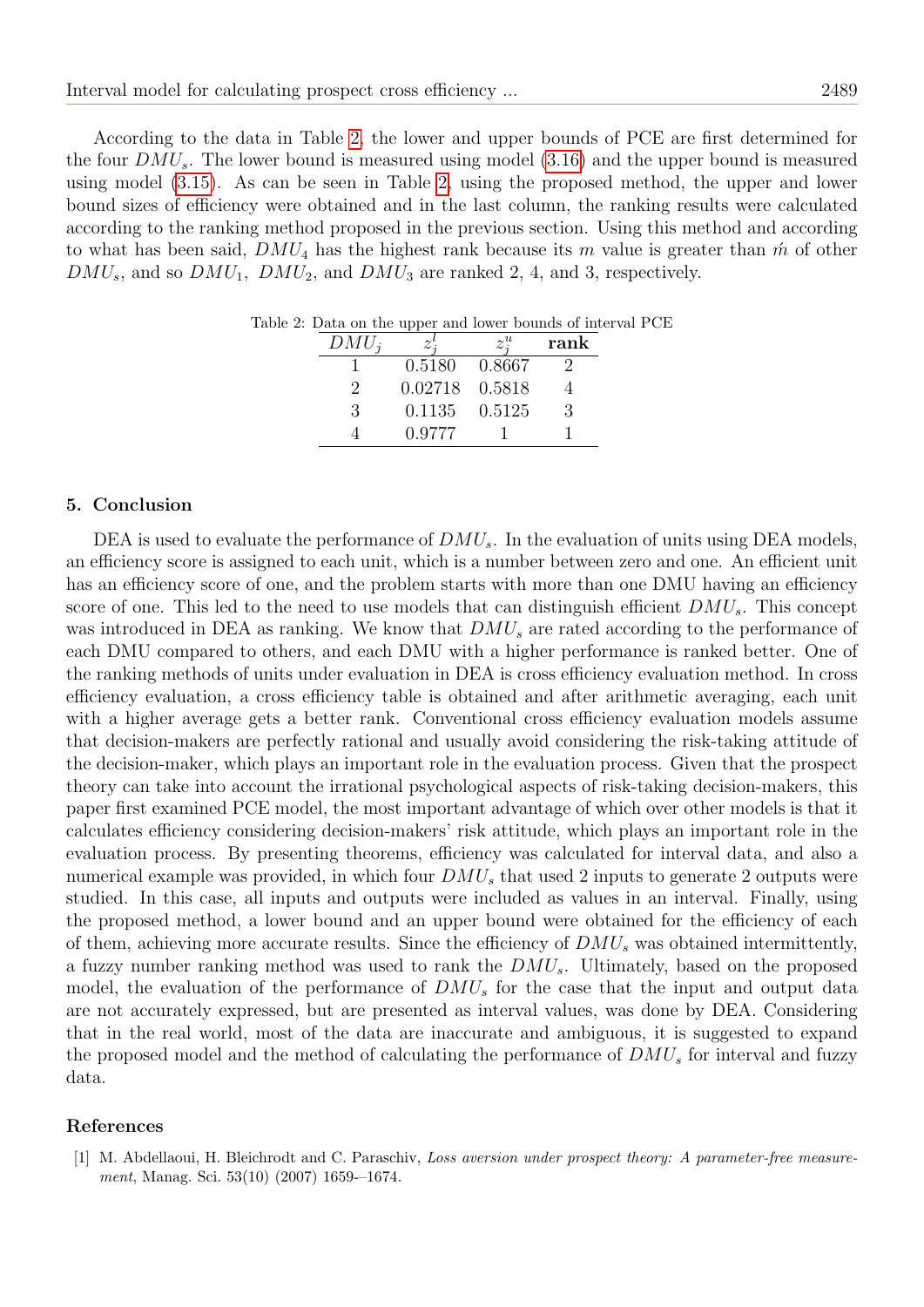- <span id="page-15-16"></span>[2] M. Allais, Le comportement de l'homme rationnel devant le risque: Critique des postulats et axiomes de l'ecole americaine, Econometrica 21(4) (1953) 503-–546.
- <span id="page-15-5"></span>[3] T.R. Anderson, K.B. Hollingsworth and L.B. Inman, The fixed weighting nature of a cross-evaluation model, J. Produc. Anal. 18(1) (2002) 249-–255.
- <span id="page-15-1"></span>[4] R.D. Banker, A. Charnes and W.W. Cooper, *Some models for estimating technical and scale efficiencies in data* envelopment analysis, Manag. Sci. 30 (1984) 1078—1092.
- <span id="page-15-12"></span>[5] O. Berman, N. Sanajian and J.M. Wang, Location choice and risk attitude of a decision maker, Omega 66 (2017)  $170 - 181.$
- <span id="page-15-19"></span>[6] H. Bleichrodt, U. Schmidt and H. Zank, Additive utility in prospect theory, Manag. Sci. 55(5) (2009) 863—873.
- <span id="page-15-13"></span>[7] E. Borgonovo, V. Cappelli, F. Maccheroni and M. Marinacci, Risk analysis and decision theory: A bridge, Eur. J. Oper. Res. 264(1) (2018) 280-–293.
- <span id="page-15-6"></span>[8] A. Boussofiane, R.G. Dyson and E. Thanassoulis, Applied data envelopment analysis, Eur. J. Oper. Res. 52(1)  $(1991)$  1-15.
- <span id="page-15-0"></span>[9] A. Charnes, W.W. Cooper and E. Rhodes, *Measuring the efficiency of decision making units*, Eur. J. Oper. Res. 2(3) (1978) 429-–444.
- <span id="page-15-3"></span>[10] D.K. Despotis, Improving the discriminating power of DEA: Focus on globally efficient units, J. Oper. Res. Soc. 53(3) (2002) 314-–323.
- <span id="page-15-10"></span>[11] J.R. Doyle and R.H. Green, Efficiency and cross-efficiency in DEA: Derivations, meanings and uses, J. Oper. Res. Soc. 45(5) (1994) 567—578.
- <span id="page-15-4"></span>[12] J.R. Doyle and R.H. Green, Cross-evaluation in DEA: Improving discrimination among DMUs, INFOR: Info. Syst. Operat. Res. 33(3) (1995) 205-–222.
- <span id="page-15-17"></span>[13] D. Ellsberg, Risk, ambiguity and the savage axioms, Quart. J. Econ. 75(4) (1961) 643—669.
- <span id="page-15-7"></span>[14] T. Ertay and D. Ruan, Data envelopment analysis based decision model for optimal operator allocation in CMS, Eur. J. Oper. Res. 164(3) (2005) 800-–810.
- <span id="page-15-8"></span>[15] M. Falagario, F. Sciancalepore, N. Costantino and R. Pietroforte, Using a DEA-cross efficiency approach in public procurement tenders, Eur. J. Operat. Res. 218(2) (2012) 523-–529.
- <span id="page-15-9"></span>[16] R.H. Green, J.R. Doyle and W.D. Cook, Preference voting and project ranking using DEA and cross-evaluation, European J. Oper. Res. 90 (1996) 461—472.
- <span id="page-15-20"></span>[17] J. Haddadnia and O.R. Seryasat, Classing images using words package model and fuzzy weighting of the words of the vocabulary, J. Appl. Sci. Agriculture, 9(10) (2014) 78–82.
- <span id="page-15-18"></span>[18] D. Kahneman and A. Tversky, Prospect theory: An analysis of decision under risk, Econometrica 47(2) (1979) 263—292.
- <span id="page-15-21"></span>[19] R.A. Krohling and T.T.M. de Souza, Combining prospect theory and fuzzy numbers to multi-criteria decision making, Expert Syst. Appl. 39(13) (2012) 11487-–11493.
- <span id="page-15-22"></span>[20] R. Lahdelma and P. Salminen, Prospect theory and stochastic multicriteria acceptability analysis (SMAA), Omega 37(5) (2009) 961—971.
- <span id="page-15-14"></span>[21] T. Lejarraga and J. Müller-Trede, When experience meets description: How dyads integrate experiential and descriptive information in risky decisions, Manag. Sci. 63(6) (2017) 1953—1971.
- <span id="page-15-11"></span>[22] L. Liang, J. Wu, W.D. Cook and J. Zhu, Alternative secondary goals in DEA cross-efficiency evaluation, Int. J. Prod. Econ. 113(2) (2008) 1025-–1030.
- [23] S. Lim, Minimax and maximin formulations of cross-efficiency in DEA, Computers & Industrial Engineering, 62(3) (2012) 726—731.
- <span id="page-15-26"></span>[24] H.H. Liu, Y.Y. Song, G.L. Yang, Cross-efficiency evaluation in data envelopment analysis based on prospect theory, Eur. J. Oper. Res. 273 (2019) 364—375.
- <span id="page-15-23"></span>[25] J.D. Qin, X.W. Liu and W. Pedrycz, An extended TODIM multi-criteria group decision making method for green supplier selection in interval type-2 fuzzy environment, European J. Operat. Res. 258(2) (2017) 626-–638.
- <span id="page-15-25"></span>[26] A. Rahmani, F. Hosseinzadeh Lotfi, M. Rostamy-Malkhalifeh and T. Allahviranloo, A new method for defuzzification and ranking of fuzzy numbers based on the statistical beta distribution, Adv. Fuzzy Syst. 2016 (2016) 6945184.
- <span id="page-15-24"></span>[27] M. Scholz, V. Dorner, G. Schryen and A. Benlian, A configuration-based recommender system for supporting e-commerce decisions, European J. Operat. Res. 259(1) (2017) 205—215.
- <span id="page-15-2"></span>[28] T.R. Sexton, R.H. Silkman and A.J. Hogan, Data envelopment analysis: Critique and extensions, In: R.H. Silkman (Eds.), Measuring efficiency: An assessment of data envelopment analysis, San Francisco, CA: Jossey-Bass, 1986.
- <span id="page-15-15"></span>[29] J.E. Smith and C. Ulu, Risk aversion, information acquisition, and technology adoption, Operat. Res. 65(4) (2017) 1011—1028.